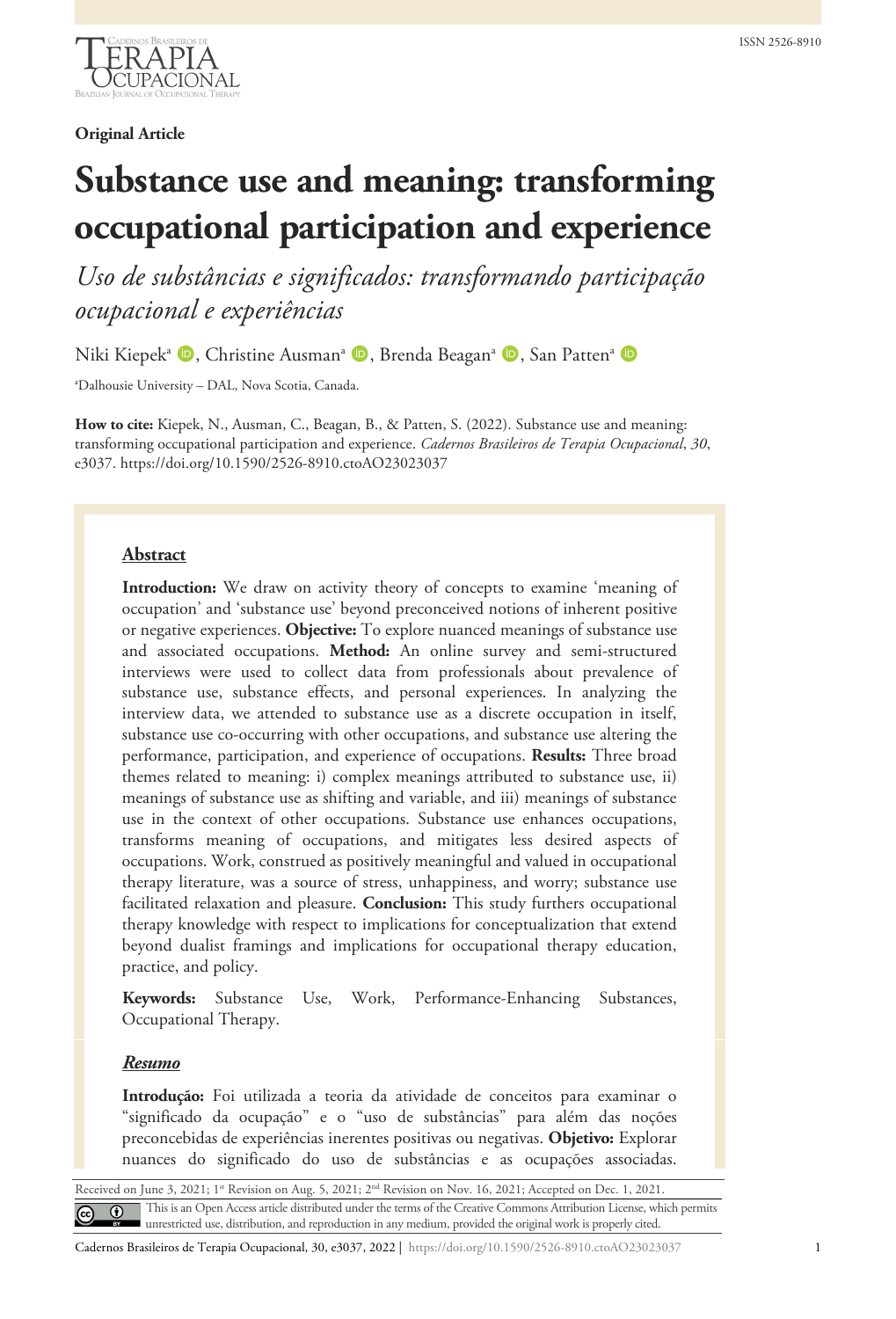**Método:** Uma pesquisa *online* e entrevistas semiestruturadas foram usadas para coletar dados de profissionais sobre a prevalência do uso de substâncias, efeitos de substâncias e experiências pessoais. Ao analisar os dados da entrevista, observamos que o uso de substâncias é uma ocupação discreta em si, ocorrendo com outras ocupações e o uso de substâncias altera o desempenho, a participação e a experiência das ocupações. **Resultados:** Três grandes temas relacionados ao significado: i) significados complexos atribuídos ao uso de substâncias, ii) significados do uso de substâncias como mutante e variável, e iii) significados do uso de substâncias no contexto de outras ocupações. O uso de substâncias enlaça-se às ocupações, transforma os seus significados e mitiga aspectos menos desejados das ocupações. O trabalho, considerado positivamente significativo e valorizado na literatura da terapia ocupacional, era uma fonte de estresse, infelicidade e preocupação; o uso de substâncias facilitou o relaxamento e o prazer. **Conclusão:** Este estudo aprofunda o conhecimento da terapia ocupacional com implicações para ampliar a conceptualização para além da fragmentação dualista e oferta implicações para a formação em terapia ocupacional, para a prática e a política.

**Palavras-chave:** Uso de Substâncias, Trabalho, Substâncias para Melhoria do Desempenho, Terapia Ocupacional.

## **Introduction**

In occupational therapy, 'meaning' is framed almost exclusively in relation to presumptions of positive experiences and outcomes (i.e., "mastery, self-worth, quality of life, sense of purpose, fulfilment, happiness, mental health, physical health, and wellbeing") (Kiepek et al., unpublished data). Rarely does occupational therapy scholarship explicitly attend to potential meanings that are not considered positive, leaving important aspects of meaning under-examined (Hammell, 2004; Keponen & Kielhofner, 2006; Kiepek et al., 2014; Nelson et al., 1982; Twinley, 2013). In this paper, we explore complex, nuanced meanings of substance use as an occupation (see Kiepek & Magalhães, 2011) that co-occurs with other occupations. Substances are also known as 'drugs' and encompass licit substances (e.g., alcohol, tobacco, caffeine), pharmaceuticals (e.g., prescription medication, over-the-counter formulations), and illicit substances [e.g., cocaine, 3,4-Methylenedioxy methamphetamine (MDMA)] (Katzung et al., 2019). Substances influence biochemical and physiological processes through actions with receptors located in the body (Katzung et al., 2019).

Although largely implicit, assumptions about meaning of occupations—in this case the over-emphasis on positive connotations—shape approaches to research and practice. Until recently, occupational therapy implicitly silenced examination of occupations that were not socially sanctioned according to Global North worldviews (Kiepek et al., 2014; Twinley, 2013), relegating to the margins those occupations deemed unhealthy, antisocial, immoral, disruptive, deviant, or resistant. In fields outside occupational therapy, 'meanings' of occupation appear less bound by preoccupation with positive connotations. For instance, teaching and learning can mean boredom (Tam et al., 2020; van Hooff & van Hooft, 2014), caregiving can mean high levels of stress (Cohen et al., 2015), and children's sports may be associated with injury (Hiasat & Nischal, 2020)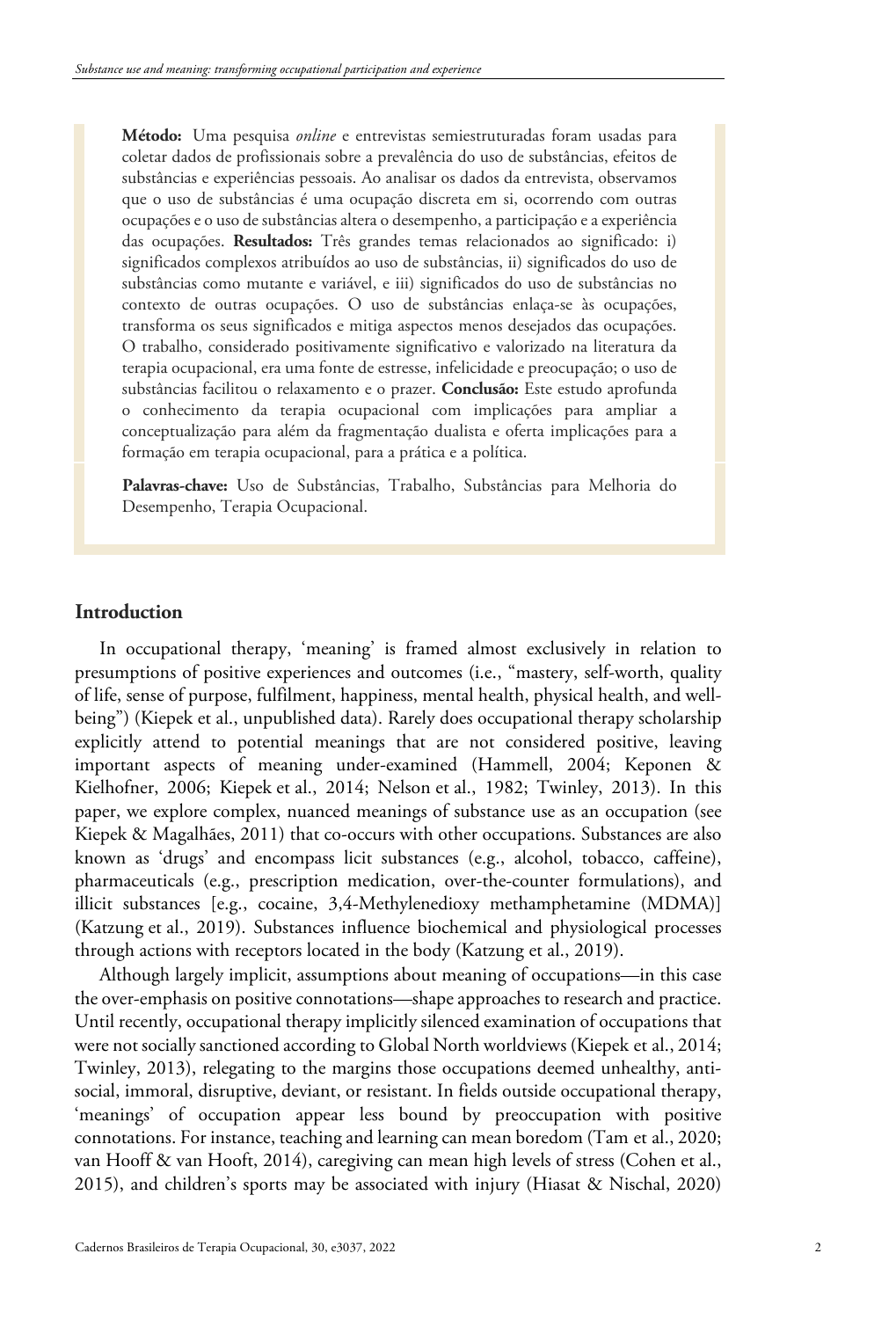and social exclusion (Vandermeerschen et al., 2015). Meaning of any occupation is simultaneously individual and social, shaped by context and history as well as by available concepts.

Whereas occupational therapy literature has displayed a myopic attention to meanings deemed positive, literature in the area of substance use has been similarly narrow in focus, though in reverse, endorsing almost exclusively problematized, harmsfocused, *negative* meanings (Hart, 2021; Kiepek et al., 2019a; Race, 2017). Explorations and interpretations that do not conform to this negative construction are largely silenced (Walker, 2021). Despite this hegemonic approach to understanding substance use, it too is an occupation with multiple, nuanced, complex and even contradictory meanings. Psychoactive substances – whether legal or illegal, prescribed or widely available – may be used as part of spiritual ceremony and ritual (Boiteux et al., 2014; Labate, 2014) or to enhance mood, cognition, occupations (Kiepek et al., 2019b). Such substances may be used to alter the experience of other occupations, such as taking psychedelics to increase the pleasure of listening to music, or using cannabis to make housework more enjoyable. Substance use may indirectly affect occupations. For instance, among sports groups, alcohol use is reported to have meanings related to strengthened social cohesion and informally regulated so as to not negatively impact competitive performance (Zhou & Heim, 2016). Medically sanctioned pharmaceuticals, in contrast, are a type of substance predominantly affiliated with positive meanings.

Meanings related to enhancing experiences are complexly situated in social perceptions of equality, fairness, authenticity, autonomy, and what it means to be human. In particular contexts, substance use may even be a component of conformity to social norms and moral standards valuing enhanced productivity and economic participation (Sy et al., 2019). For example, substances may help regulate sleep/wake cycles for shift workers, or caffeine may be an expected part of professional work cultures. Non-medical uses of prescription stimulants may be a routine way to mitigate "study-related stress" (Dunn & Forlini, 2020, p. 164). Knowing these meanings of substance use helps direct attention to the work conditions or productivity expectations that lead to substance use as a "[...] choice within constraint" (De Coster & Heimer, 2017, p. 11).

When research operationalizes over-simplified positive or negative framings of meaning, researchers may inadvertently neglect broader data collection. For instance, research about substance use tends to inquire about negative consequences with the goal of mitigating harm, whereas research about occupation leans toward positive meanings, promoting participation in occupations for therapeutic outcomes. The current study explores meanings of substance use among professionals, not presuming meanings of occupation are exclusively positive, nor assuming substance use is necessarily negative.

Concepts – such as 'meaning,' 'occupation,' and 'substance use' – are defined primarily through socially dominant perspectives and, thus, are always historically and culturally relative (Hjørland, 2009). From Hjørland's (2009, p. 1522-1523) action theory of concepts, concepts are never neutral, but they are inherently value-laden, and contextually situated.

> Concepts are dynamically constructed and collectively negotiated meanings that classify the world according to interests and theories. Concepts and their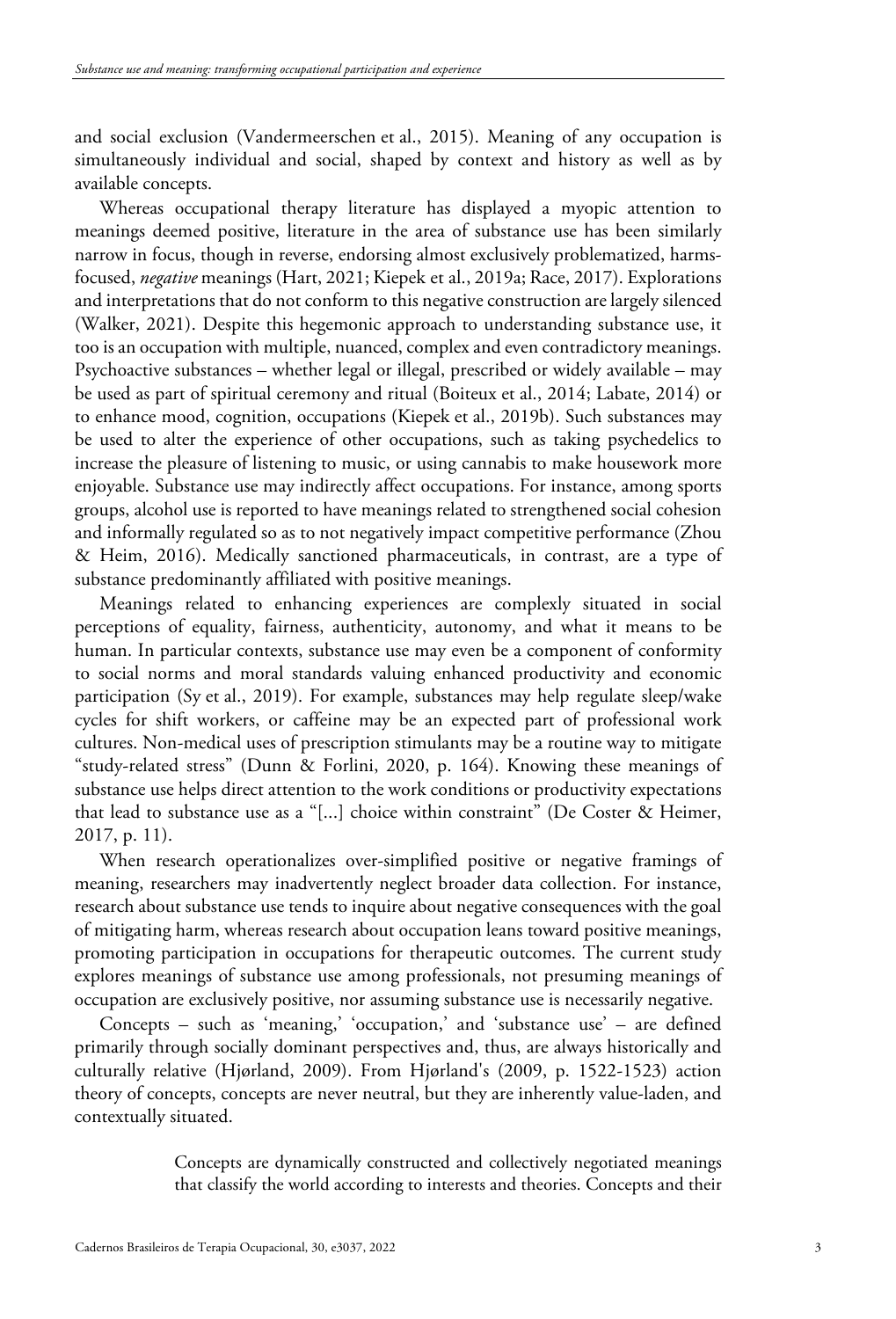development cannot be understood in isolation from the interests and theories that motivated their construction, and, in general, we should expect competing conceptions and concepts to be at play in all domains at all times.

Though concepts are stabilized through practices (Engestrom, 2000; Hjørland, 2009; Wilson, 2008), alternative concepts continually circulate. Therefore, "[...] it is important to uncover the inherent values and consequences in any knowledge claim, in any conception, and in any classification" (Hjørland, 2009, p. 1526).

Elsewhere we propose alternative ways of conceptualizing 'meaning of occupation' (Kiepek et al., unpublished data) and 'substance use' (Kiepek et al., 2019b), but here we take up the challenge of the activity theory of concepts: to uncover values that inform dominant concepts. We have drawn on Engestrom's work on activity theory. Leontiev (Leontyev) proposed activity theory as founded on the notions of 1) "[...] the social nature of human mind," and 2) "[...] unity and inseparability of human mind and activity" (Clemmensen et al., 2016, p. 609). Leontiev viewed 'activity' as "[...] purposeful, social, mediated, multilevel, and developing interaction between actors ('subjects') and the objective world ('objects')" (Clemmensen et al., 2016, p. 609). Engestrom expanded on this by adding community as a third element (Clemmensen et al., 2016).

Our study was designed to collect data about the prevalence of substance use, selfreported effects, and perspectives on professional regulation. This study was launched in Canada in October 2018, coinciding with the legalization of cannabis. Decriminalization of drugs is gaining traction in Canada, including by the Canadian Association of Chiefs of Police (Cooke, 2020) and the Canadian Public Health Medical Officer (Mangat, 2020). In November 2021, the province of British Columbia officially requested federal exemption from criminal penalties for possession of small amounts of illicit drugs for personal use (Aziz, 2021). The median annual income in Canada in 2019 was CND\$37,800 (Canada, 2021). In 2016, the average income for a person with university certificate or degree at bachelor level or above, which would be true for Canadian professional, was CND\$69,418 (Canada, 2019). This information is important to frame the political, social, historical, and economic context in which the participants are situated.

We align our work with the position that "[...] concepts and percepts cannot form a perfect model of the world — they are abstractions that select features that are important for one purpose, but they ignore details and complexities that may be just as important for some other purpose" (Sowa, 1984, as cited in Hjørland, 2009, p. 1526). Our goal is to add detail by suspending dominant assumptions about substance use and meaning of occupation as inherently negative or positive, increasing the complexity of conceptual understanding.

#### **Objective**

The intent of this paper is to unearth meanings attributed to substance use and associated occupations by Canadian professionals engaged in those occupations. We draw on a hermeneutical approach to examine complex meanings within and beyond individual subjectivity and situate our interpretations contextually. It is not our aim to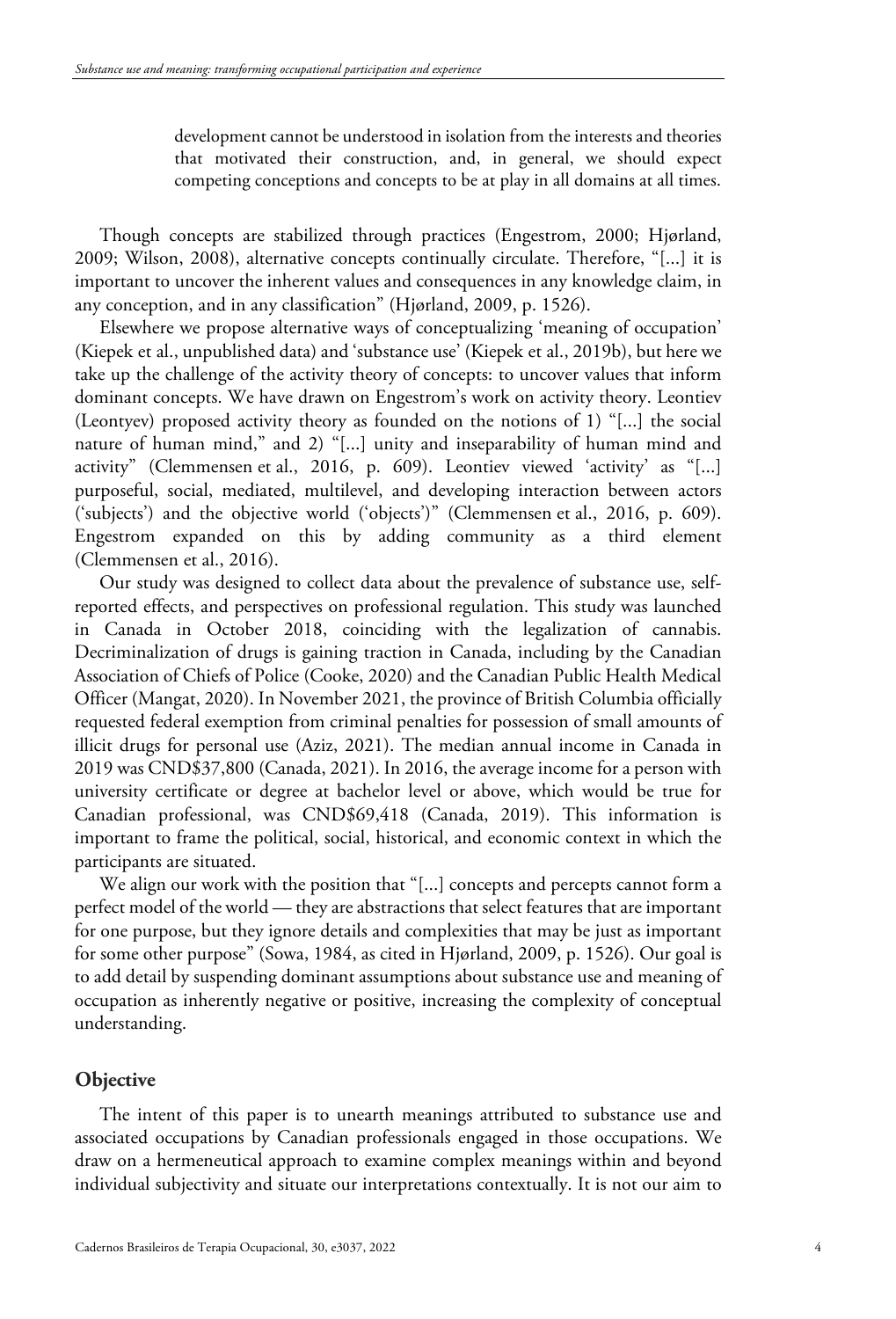dichotomize 'meanings' as either positive or negative, nor to situate particular occupations, meanings, or contexts as more or less favourable. Echoing Polanyi & Prosch (1975, p. 182), we aim, rather, to:

> [...] be brave enough to hold fast to all meanings we have been able to achieve, regarding them as the most precious things we possess. But whether or not we think such meanings are part of what the whole universe is about, we will no doubt, if we truly value them, wish to live in a society in which their attainment is honoured and respected. We will not want to see any of these meanings demeaned….a free society is regarded as one that does *not* engage, on principle, in attempting to control what people find meaningful [...].

## **Methods**

This study employed a mixed-methods sequential design (Ivankova et al., 2006), with a survey followed by in-depth interviews for greater exploration of substance use meanings. The survey was descriptive rather than hypothesis-testing, designed to examine prevalence of substance use among professionals, and self-reported effects. The qualitative interviews were grounded in thematic analysis, "[...] a method that works both to reflect reality and to unpick or unravel the surface of 'reality'" (Braun & Clarke, 2006, p. 81). Each source of data was analyzed separately and was not contingent on information collected using the other method.

#### **Participants**

Participants were residing in Canada, 19-years or older, and considered a professional. While the concept 'professional' lacks "definitional precision" (Evetts, 2013, p. 780), we aligned our definition with Western nation states where professionals are typically members of a profession-specific society, association, college, and/or regulatory body; subject to a code of professional ethics or code of conduct; and/or subject to professional licensure or accreditation (Evetts, 2013). Professions identified for recruitment included lawyers, engineers, accountants, nursing, teachers, architects, physiotherapists, speech-language pathologists, audiologists, pilots, paramedics, physicians, chiropractors, optometrists, veterinarians, journalists, occupational therapists, and social workers.

To be eligible for the *survey*, respondents may or may not have ever used substances as it is equally important to learn about the factors related to not using. To be eligible for the *interview* portions of the study, respondents were those who engaged in substance use in one of the following ways: i) approximately daily use of a non-prescribed psychoactive substance (excluding caffeine only); ii) non-prescribed used of one or more substances on approximately a weekly basis, or iii) infrequent (less than weekly) but heavy use (e.g., 'binge' use).

#### **Recruitment process**

Recruitment involved print and virtual advertising. Postcard advertisements were distributed to local areas in Halifax, Nova Scotia, such as workplaces, across the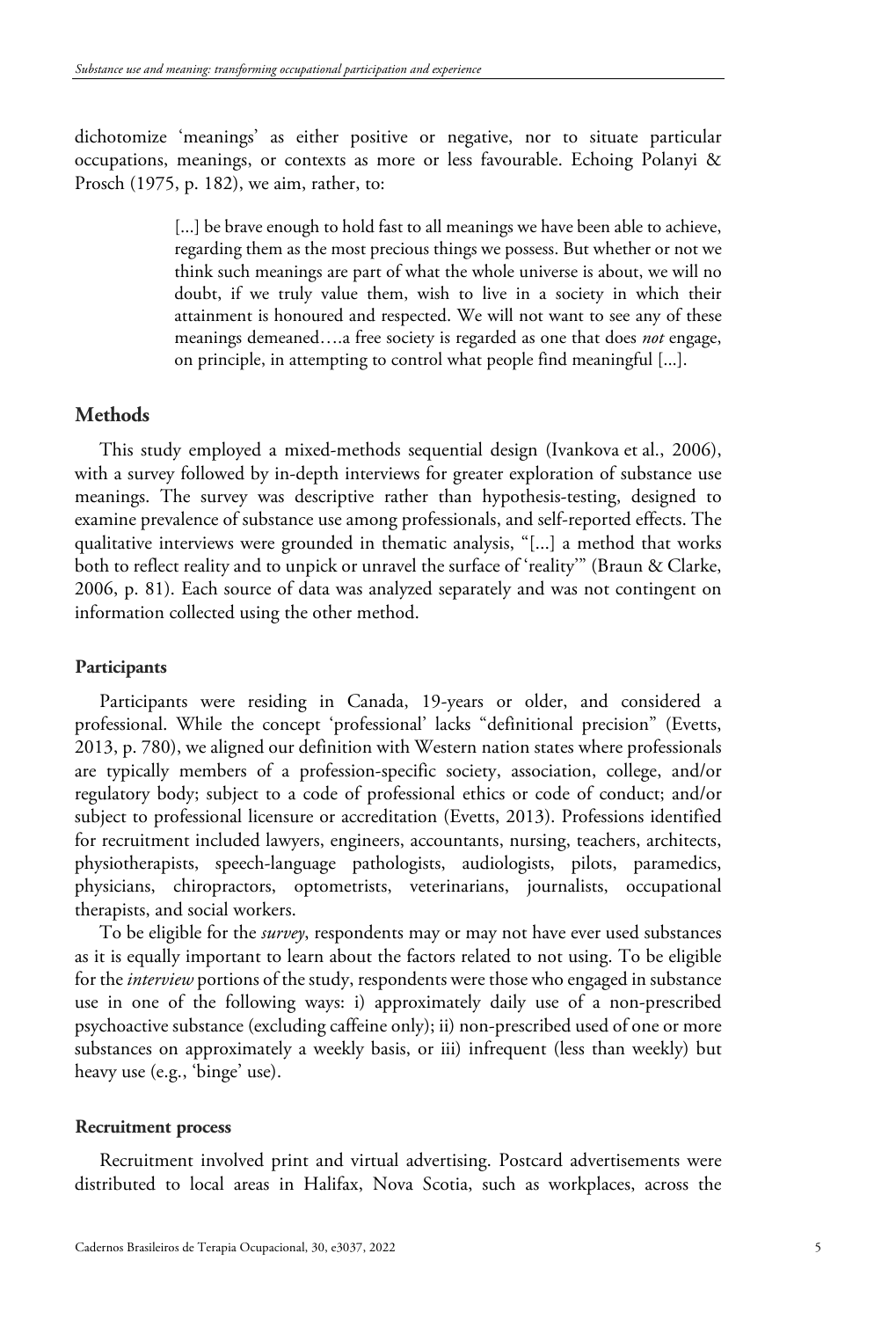university campus where professionals are known to frequent, and in other places across Canada (e.g., conferences) when the research team travelled. Virtual advertising included select national and provincial professional associations and societies, university alumni channels, a project website, social media (e.g., Facebook, Twitter, Instagram), and newspaper advertisements (print and online). Advertisements provided a link to the project website, and where possible, a copy of the recruitment letter and consent form were included in emails to prospective interviewees. Snowball recruitment through informant contacts and research participants was also used. Interviewees were remunerated \$25 per interview.

## **Data collection**

The sequential mixed methods approach involved an online survey and semistructured interviews. An anonymous, online *survey* collected the following data: demographics [province of residence; years of work experience; work-related information (e.g., specialization, work hours)]; prevalence of substance use [never used; used in past-30-days; used in past-year; used ever (but not past-30-days or past-year)]; and immediate and delayed effects of substances used (65 effects listed, plus option to report other effects). In the pilot study, we asked about effects of *all* substances a person had ever used and experienced high drop-out rates, so modified the survey to request effects for at least three substances, which resolved challenges around retention. Substances included were generated from the literature, with an aim to provide a wide range of options (from those typically considered completely innocuous, such as caffeine, to those considered highly illicit, such as hallucinogens) to reduce the survey effects of social desirability.

Respondents were invited to participate in subsequent *interviews*, focused on personal use of substances and effects, perspectives on professional regulation of private substance use, and experiences around disclosure. Consistent with our past studies (Kiepek & Beagan, 2018; Kiepek et al., 2018), open-ended interviews were conducted and interviewer responses had a reflective nature to encourage interviewees to direct the focus of discussion topics (e.g., paraphrase or summarize interviewees' statements without any interpretation; respond with "mhm" or "hm" to encourage elaboration). Research assistants transcribed interviews using ExpressScribe software. Online software was used to randomly generate two-letter identifiers for interviewees for dissemination purposes.

#### **Analysis**

In this paper, the survey data is analyzed separate from interview data to share information about the demographics about the larger pool of participants from which the interviewees were recruited. It was not our intended goal to explore the concept of 'meaning' related to substance use or associated occupations, but this emerged as an importance theme during the analysis process.

Data analysis commenced following the collection of all data. For this paper, select survey data are presented to contextualize the analysis of meaning, with a more comprehensive overview submitted separately for publication. Analysis of survey data provides a summary of demographics and prevalence of substance use among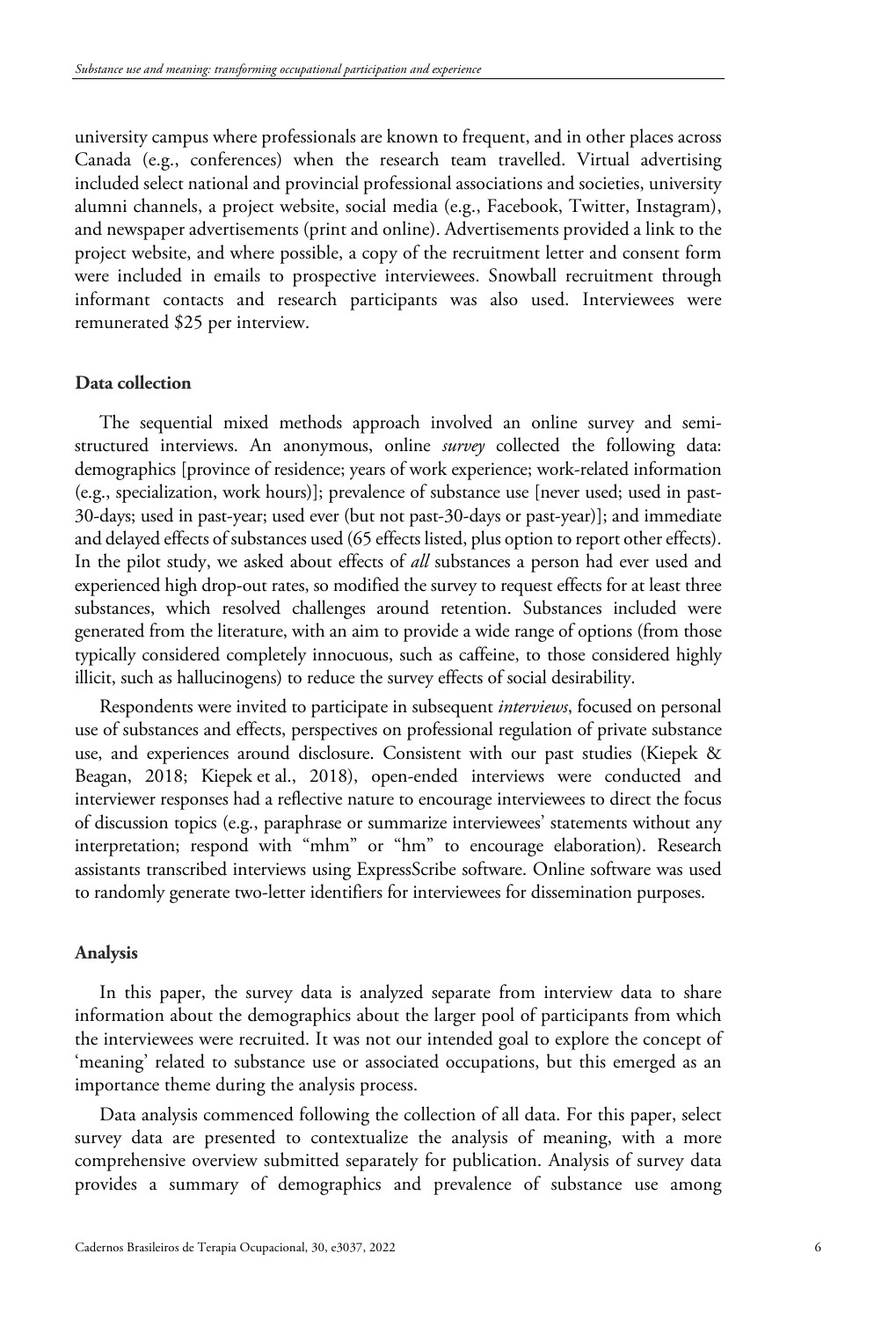respondents. This is not a representative sample of professionals nationally; however, a diverse range of professionals and types of substance use are illustrated.

Thematic analysis (Braun & Clarke, 2006) was undertaken by the first and second authors. Initially, the second author deductively coded a selection of 11 interviews using Atlas.ti software, to test a deductive analysis process using *a priori* codes based on the survey items and interview questions (e.g., types of substances, effects). The preliminary coding was reviewed and revised by the first author, who integrated deductive and inductive approaches. Certain themes were identified deductively in advance (i.e., perspectives on professional regulation; meaning of substance use in relation to other occupations; experiences of disclosure; types of effects), whereas others emerged inductively (i.e., gender differences, alternatives to substance use) to guide development of novel codes. The first author coded all interviews followed by interpretive analysis conducted in collaboration with the second author, who had in-depth knowledge of the interviews through her roles in facilitating interviews and transcribing. At the stage of data collection, thematic saturation was considered to be achieved in relation to specific interview topics (Morse, 1995; Saunders et al., 2018): reported effects of substances, factors influencing substance use, and perspectives on professional regulation. These findings are reported separately. During data analysis for this paper, thematic saturation was deemed to have been met for meanings associated with professionals' use of caffeine, alcohol, and cannabis, though possibly not for illicit substances, which were less frequently discussed, with widely divergent experiences.

## **Results**

#### **Survey**

Survey respondents (n=516) were included if they completed the demographics and prevalence sections of the survey. Survey respondents were predominantly health professionals (77.7%), women (71.6%), and 25 to 39 years old (61.2%).

Prevalence of substance use is reported in Table 1. Two survey respondents (0.4%) reported no use of substances ever, 5 (1%) reported no use in the past-year, and 13 (2.5%) reported no use in the past 30-days. The most commonly used substances in the past 30 days and past year were caffeine, alcohol, and pain suppressants, followed by cannabis and antihistamines.

Immediate effects reported in the survey (n=516) were predominantly those typically considered positive, regardless of the type of substance. Commonly reported effects include alert/awake, anxiety/stress reduced, boredom reduced, calm/chill/relaxed, clarity improved, concentration/focus improved, energy increased, enjoyment/pleasure, motivation increased, pain/discomfort reduced, school or work performance improved, sleep improved, and socializing improved. Among the least commonly reported effects for all substances were: late/tardy, missing school/work obligation, school performance reduced, spiritual engagement enhanced or reduced, work performance reduced, aggressive/irritable/angry, sadness, sexual desire reduced, clumsiness/injury/accident, hangover/comedown/crash, pain/discomfort increased, sexual arousal/experience reduced, and psychosis. The prevalence of these effects are reported elsewhere (Kiepek & Ausman, unpublished data).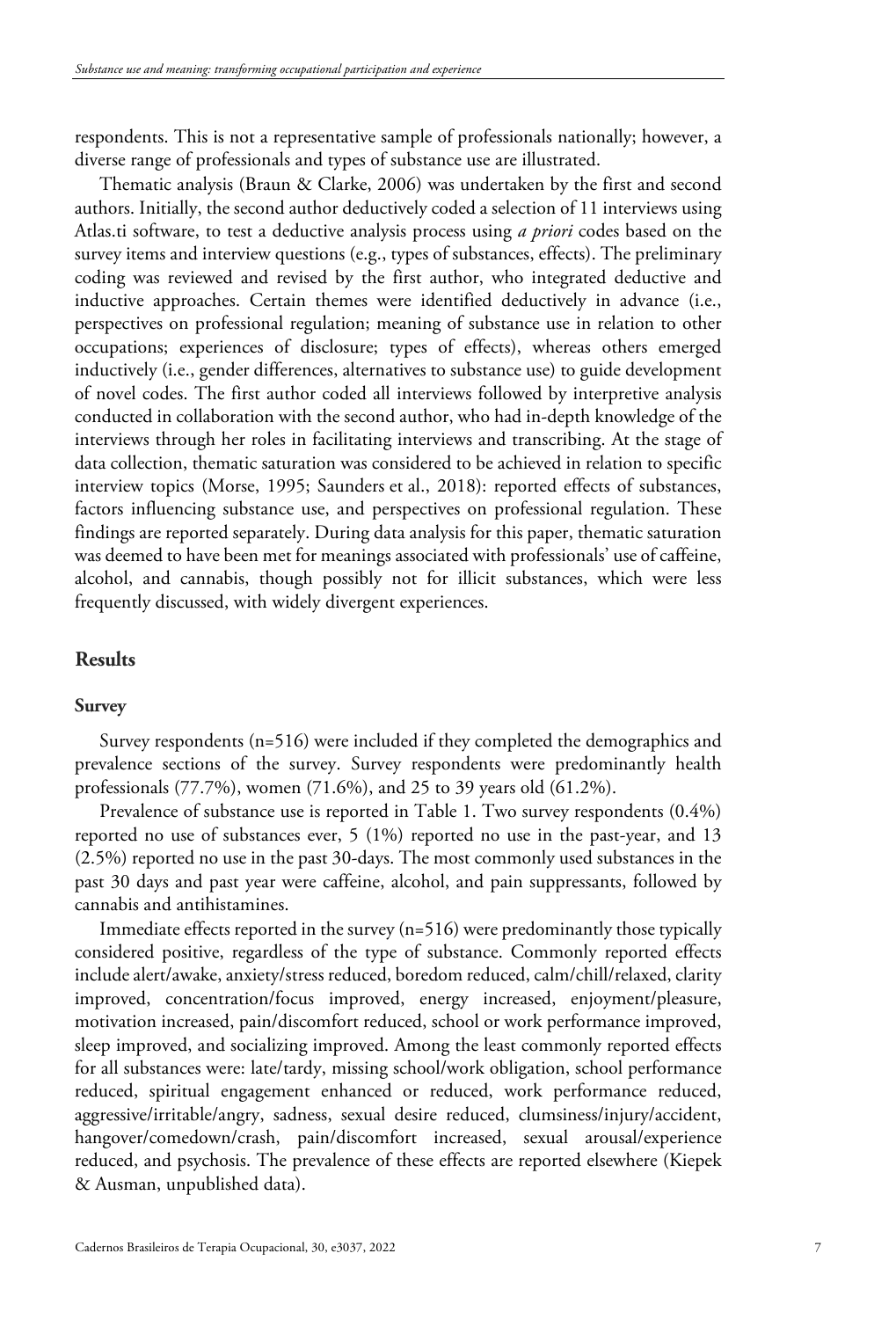|                                           | Ever | Past year <sup>1</sup> | Past 30 days             |
|-------------------------------------------|------|------------------------|--------------------------|
| Caffeine                                  | 96.7 | 93.6                   | 91.1                     |
| Alcohol                                   | 95.9 | 91.3                   | 81.2                     |
| Antihistamine                             | 81.2 | 52.9                   | 24.4                     |
| Pain suppressants                         | 80.6 | 63.8                   | 47.1                     |
| Gravol <sup>2</sup>                       | 73.8 | 32.2                   | 9.5                      |
| Cannabis                                  | 70.6 | 44.8                   | 32.4                     |
| Opioids/opiates                           |      |                        |                          |
| Codeine                                   | 64.3 | 15.1                   | 5.0                      |
| Morphine                                  | 15.5 | 2.3                    | 0.6                      |
| Oxycodone                                 | 15.1 | 2.3                    | 0.4                      |
| Fentanyl                                  | 7.0  | 0.8                    | $\mathbf{0}$             |
| Hydrocodone                               | 9.1  | 2.7                    | 0.4                      |
| Methadone                                 | 1.4  | 0.4                    | $\boldsymbol{0}$         |
| Heroin                                    | 1.2  | 0.2                    | 0.2                      |
| Tobacco products                          | 51.2 | 16.9                   | 10.5                     |
| Melatonin                                 | 43.2 | 26.2                   | 13.6                     |
| Benzodiazepines                           | 35.5 | 16.1                   | 7.4                      |
| Sleeping medications                      | 33.5 | 15.1                   | 7.2                      |
| Antidepressants                           | 30.8 | 17.1                   | 15.1                     |
| Cannabidiol (CBD)                         | 27.9 | 26.0                   | 19.4                     |
| Psilocybin ("magic mushrooms")            | 26.9 | 6.6                    | 1.7                      |
| Cocaine                                   | 19.8 | 7.0                    | 2.3                      |
| Ecstasy                                   | 17.1 | 1.9                    | 0.8                      |
| 3,4-Methylenedioxy methamphetamine (MDMA) | 17.1 | 4.5                    | 1.4                      |
| Erectile medication <sup>3</sup>          | 14.5 | 8.3                    | 4.8                      |
| Lysergic acid diethylamide (LSD)          | 12.6 | 2.3                    | 0.4                      |
| Adderall <sup>4</sup>                     | 11.0 | 3.3                    | 0.8                      |
| Ritalin <sup>5</sup>                      | 9.3  | 1.7                    | 1.2                      |
| Amphetamines                              | 9.1  | 2.5                    | 0.8                      |
| Nicotine replacement therapy              | 9.0  | 4.3                    | 2.9                      |
| Methamphetamine                           | 5.0  | 1.0                    | 0.4                      |
| Ketamine                                  | 4.7  | 1.2                    | $\overline{0}$           |
| Alkyl nitrite                             | 4.5  | 1.4                    | 0.6                      |
| Gamma Hydroxybutyrate (GHB)               | 3.7  | 0.8                    | 0.2                      |
| Solvents                                  | 3.3  | 1.9                    | 1.4                      |
| Mescaline                                 | 2.9  | $\overline{a}$         | $\frac{1}{2}$            |
| <b>Barbiturates</b>                       | 2.5  | 0.2                    | $\overline{\phantom{a}}$ |
| Anabolic steroids                         | 1.9  | $\frac{1}{2}$          | $\frac{1}{2}$            |
| Peyote                                    | 0.8  | ÷,                     | $\overline{a}$           |
| Suboxone/Subutex                          | 0.6  | L                      | $\overline{a}$           |
| Khat                                      | 0.6  | ÷                      | $\overline{\phantom{a}}$ |
| Ayahuasca                                 | 0.6  | $\overline{a}$         | $\overline{a}$           |
| Buprenorphine                             | 0.2  | L                      | L.                       |

Table 1. Prevalence of past substance use (% of survey respondents, total n=516).

<sup>1</sup>Includes past 30-days. <sup>2</sup>A brand name for dimenhydrinate, an anti-nausea medication with sedating properties.<br><sup>3</sup>Men only (n–145), <sup>4</sup>A brand name for methylphenidate, a medication used to treat attention deficit hyper Men only (n=145). 4 A brand name for methylphenidate, a medication used to treat attention deficit hyperactivity disorder and narcolepsy. 5 A brand name for dextroamphetamine and amphetamine, a medication used to treat attention deficit hyperactivity disorder and narcolepsy

## **Interviews**

Fifty-three participants engaged in narrative interviews (36 women; 17 men); however, one man was excluded since his education and employment experiences did not align with a professional role. This resulted in a total of 52 interviewees. Six people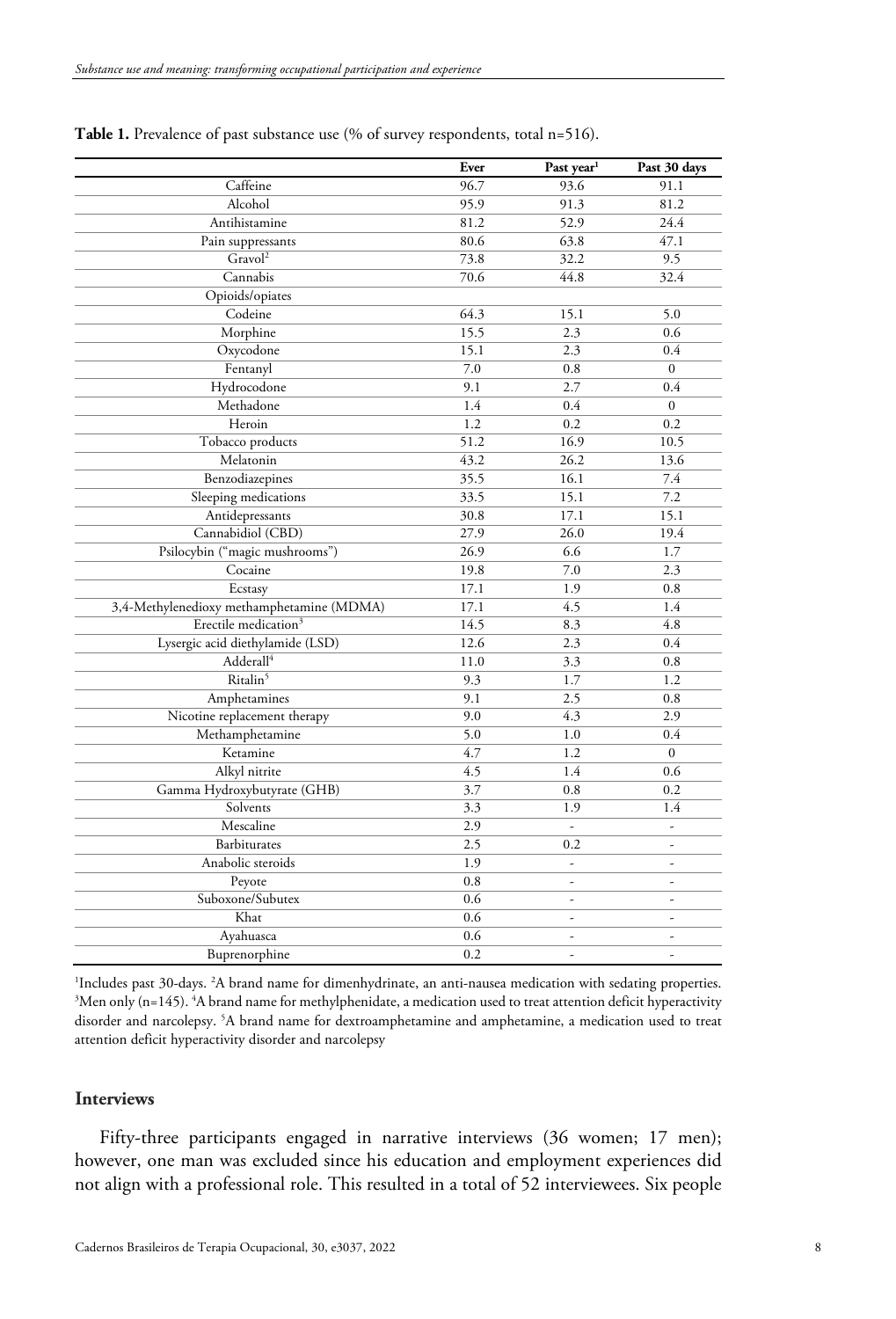were interviewed only once, 47 were interviewed twice. Practice experience ranged from less than 1 to 22 years, with a mean of 7 years. Prevalence of substance use among interviewees is indicated in Table 2.

| Substance              | Current use  | Past use <sup>1</sup> |
|------------------------|--------------|-----------------------|
| Alcohol                | 46 (88.5%)   | 48 (92.3%)            |
| Caffeine               | $45(86.5\%)$ | 43 (82.7%)            |
| Pain suppressant       | 40 (76.9%)   | $42(80.8\%)$          |
| Cannabis/CBD           | 24 (46.2%)   | 30 (57.7%)            |
| Sleep aid <sup>2</sup> | 10 (19.2%)   | $12(23.1\%)$          |
| Antihistamines         | $7(13.6\%)$  | $9(17.3\%)$           |
| Antidepressant         | $6(11.5\%)$  | $7(13.6\%)$           |
| Anxiolytic             | $5(9.6\%)$   | $7(13.6\%)$           |
| Nicotine               | $5(9.6\%)$   | $7(13.6\%)$           |
| Psilocybin             | $3(5.8\%)$   | $7(13.6\%)$           |
| Cocaine                | $1(1.9\%)$   | $6(11.5\%)$           |
| MDMA/ecstasy           | $1(1.9\%)$   | $10(19.2\%)$          |
| Adderall               | $\mathbf{0}$ | $4(7.7\%)$            |
| <b>LSD</b>             | $\Omega$     | $3(5.8\%)$            |
| Other <sup>3</sup>     | $\theta$     | $1(1.9\%)$            |

**Table 2.** Interviewee current and past use of substances (n=52)

1 Previous use when a professional or when a student in a professional program. 2 Including over-the-counter or prescribed medication and melatonin. 3 Poppers, erectile medication.

In analyzing the interview data, we attended to substance use as a discrete occupation in itself, substance use co-occurring with other occupations, and substance use altering the performance, participation, and experience of occupations. We identified three broad themes related to meaning: i) complex meanings attributed to substance use, ii) meanings of substance use as shifting and variable, and iii) meanings of substance use in the context of other occupations. During our analysis, meanings of substance use appeared to differ across gender for parenting and household management, which we have described from a gendered theoretical perspective elsewhere (Kiepek et al., unpublished data). Here we focus on meanings predominantly related to one's professional roles.

## **Complex meanings attributed to substance use**

Meanings of substance use as an occupation were uncovered, with personal attributions of meaning varying widely and meanings differing according to type of substance. Given the high prevalence of alcohol and caffeine use, it is not surprising these were the most commonly discussed by interviewees, followed by cannabis/CBD. Meanings of substance use were discussed in relation to personal experiences and perspectives and situated in discussion of social norms. For instance, some interviewees reported abstaining from or minimizing alcohol use due to a family history of addictive disorders, while also acknowledging that in a Canadian context abstinence is uncommon and can result in social exclusion. Interviewee VH reflected on the complex meanings of substance use:

> *Maybe it's not [the] direct effect of it, but it's the significance of that activity – that it makes socializing more fun or you feel more included if you engage in a certain*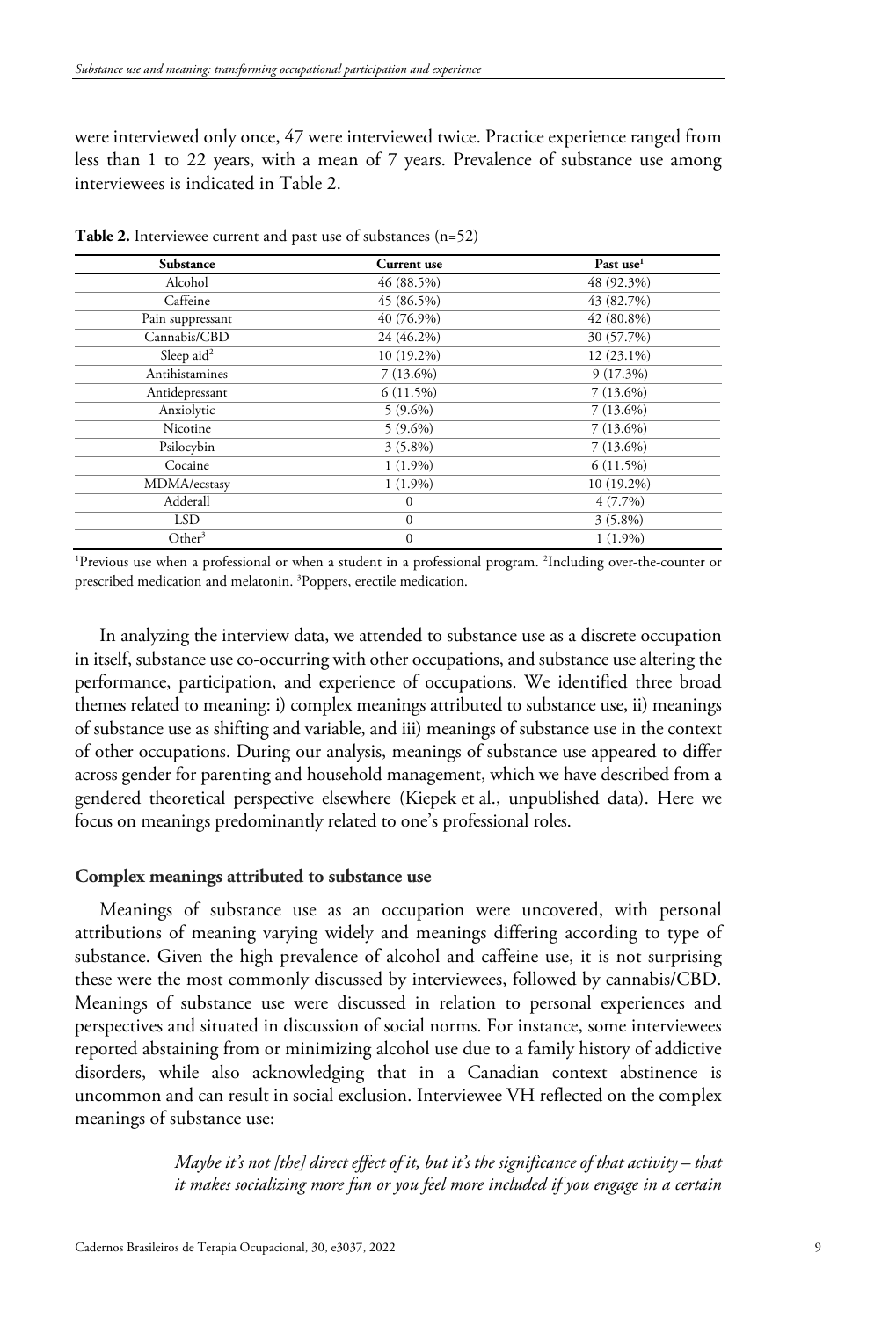*use of a substance because other people are engaging in that use of a substance. Not just when you're a teenager and it's peer pressure, but also that follows you through life, right? Now you wanna fit in, you wanna feel relaxed, you wanna have something to talk about. You start drinking wine or you start drinking beer, you start smoking pot. I'm sure that lots of people have different reasons for using substances … my thought was you use them for the effects but I think maybe there's more to it than that*.

Below we explore patterns of meanings specific to particular substances. In all cases the context of professional expectations influence personal, collective, and social meanings. By examining substances separately, similarities and differences become apparent.

## *Caffeine*

For people who consumed caffeine (typically in the form of coffee or tea), many expressed personal meanings central to their current lives, which they attributed to some extent to the potential effects of increased energy and productivity. For many, however, the meanings went deeper; as Interviewee AW stated, "*coffee is life*." Interviewee LD described a feeling of comfort: "*I love the warmth from it … it's almost like putting on an extra sweater … it's soothing*." Some people spoke of drinking coffee "religiously" (Interviewee OD). Meaning extended beyond consumption, as mentioned by Interviewee TT, "*I like coffee and I like the smell of coffee. I like coffee shops, I like caffeine and the whole idea of the caffeine*."

For many interviewees, caffeine derived its meaning from being part of daily or weekly routines: "*It's like a habit now. Routine, just when I get up in the morning. I make my coffee and sit on the couch and drink it and read the news. And then start the day*" (Interviewee TX). Interviewee XS described having a coffee as, "[...] *the nicest part of my morning. It definitely feels very pure to me*." She described her rituals as more important than having the actual coffee:

> *I go to bed at night and I'm like, boy I can't wait to wake up and get a coffee. So it starts then. And then you go to sleep, you wake up and I'm like yeah, let's get this day started and get in my car, driving* [to the coffee shop]*, the whole routine it's nice… You get your drink, you go to work. I arrive half an hour before everyone else. It's quiet. It's nice. I catch up on my news… that's just the best part of my day… everything is going well, everything's gone to plan*.

Interviewee SU drank coffee on Fridays, as an "indulgence" and "a little celebration at the end of the week."

Meanings can be collective as well as individual, with Interviewee OP explaining she and her husband share "coffee time" together while the children play:

> *They've kind of learned that mummy and daddy's coffee time, that's their time. So they've kind of recognized that as something that mummy and daddy might need to get through the day…. Sunday mornings, they go play. We sit in the living room and have a nice calm quiet coffee*.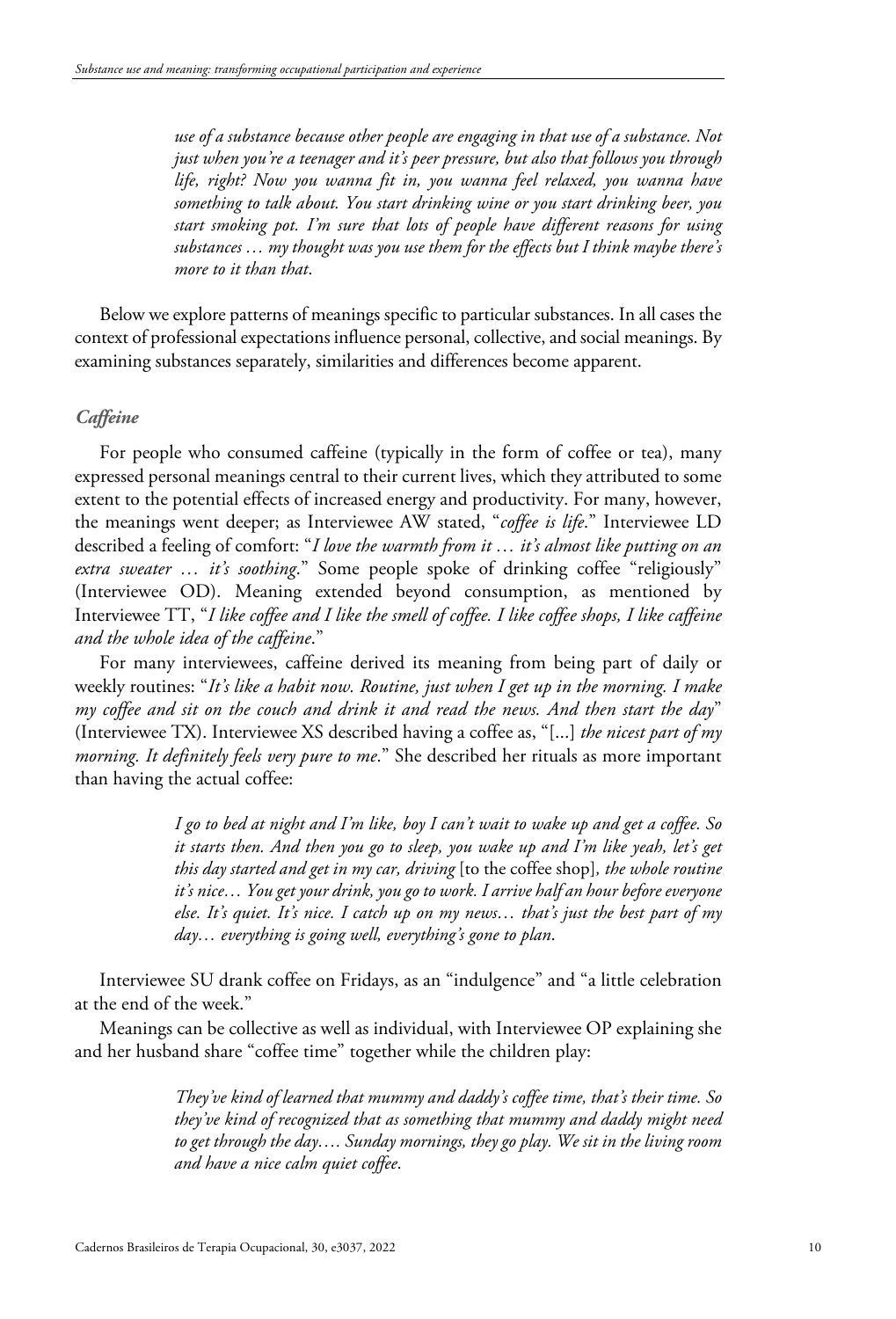Participants also described frequenting artisanal coffee shops with friends as "*like a hobby but not a hobby*" (Interviewee CF) and linked sitting in a café with "*people watching and chilling out*" (Interviewee FM). Many people reported consuming caffeine mainly at work with collective meaning as "*a group activity*" (Interviewee OI). Meanings associated with identity were less commonly discussed in relation to caffeine, though Interviewee JR identified to some extent with the notion of being a "coffee snob."

## *Alcohol*

Alcohol was frequently linked to relaxation. Interviewee OI indicated, "[...] *for me the pouring of the wine and starting to cook dinner is the starting point of the relaxation and the evening, the day is almost done and I can now start relaxing*." This workday transition was echoed by others, "[...] *just shutting off and enjoying the evening*" (Interviewee FM) and "[...] *taking some me time…. almost like it's a reward for surviving the day*" (Interviewee VH). For some, rituals appeared particularly meaningful: "*If I'm stressed out, then the action of pouring something out, into a glass and sipping on it or drinking it, can be soothing… just the act of it*" (Interviewee CV). Several interviewees saw alcohol as a type of leisure activity, sampling alcohol from various regions, pairing it with fine foods.

A predominant theme related to the meaning of alcohol was the embeddedness in normative, collective and social, daily life. Particularly for professional students, "[...] *it was not just acceptable, but kind of expected that everybody would be drinking*" (Interviewee EK). Much socialization involved alcohol, such as dinners, games, dances, parties, sports, and many events and celebrations, including end of exams, vacations, birthdays, weddings and funerals. Interviewee MF expressed:

> *Playing video games or going out to dinner or going like to watch a soccer game … you're just like 'oh, I don't need a drink at these things', but I kind of do because I'm at an event and it's almost like you feel the need to participate in the social aspect of it*.

Several people referred to alcohol as a social lubricant. Some described themselves as being anxious in social settings, with alcohol contributing to lower inhibitions and increased confidence; others found it enhanced their social nature: "*With a few drinks into me I'm pretty much the life of the party*" (Interviewee CS). Use of alcohol among professional students, at house parties or bars, was described as "[...] *the social equalizer that most every student took part in*" (Interviewee AL). Interviewee BX spoke of the relationship between alcohol and social occupations as a type of coupling, making them difficult to "uncouple."

With alcohol use having so many positive and desirable social and cultural meanings, *not drinking* can mean social exclusion and Otherness. Interviewee BX described how being "[...] *bombarded all of the time with images of everyone drinking alcohol*" in peers' social media posts, can serve as a constant reminder of being an outsider for those who abstain. Interviewee OP expressed how deeply entrenched alcohol is as a social norm in Canada: "If I'm going to a party, they'll ask, 'Well why aren't you drinking?' And they're like 'Are you pregnant?' There seems to be a very widespread perception that drinking is the norm and people should be consuming alcohol at these social events. Unless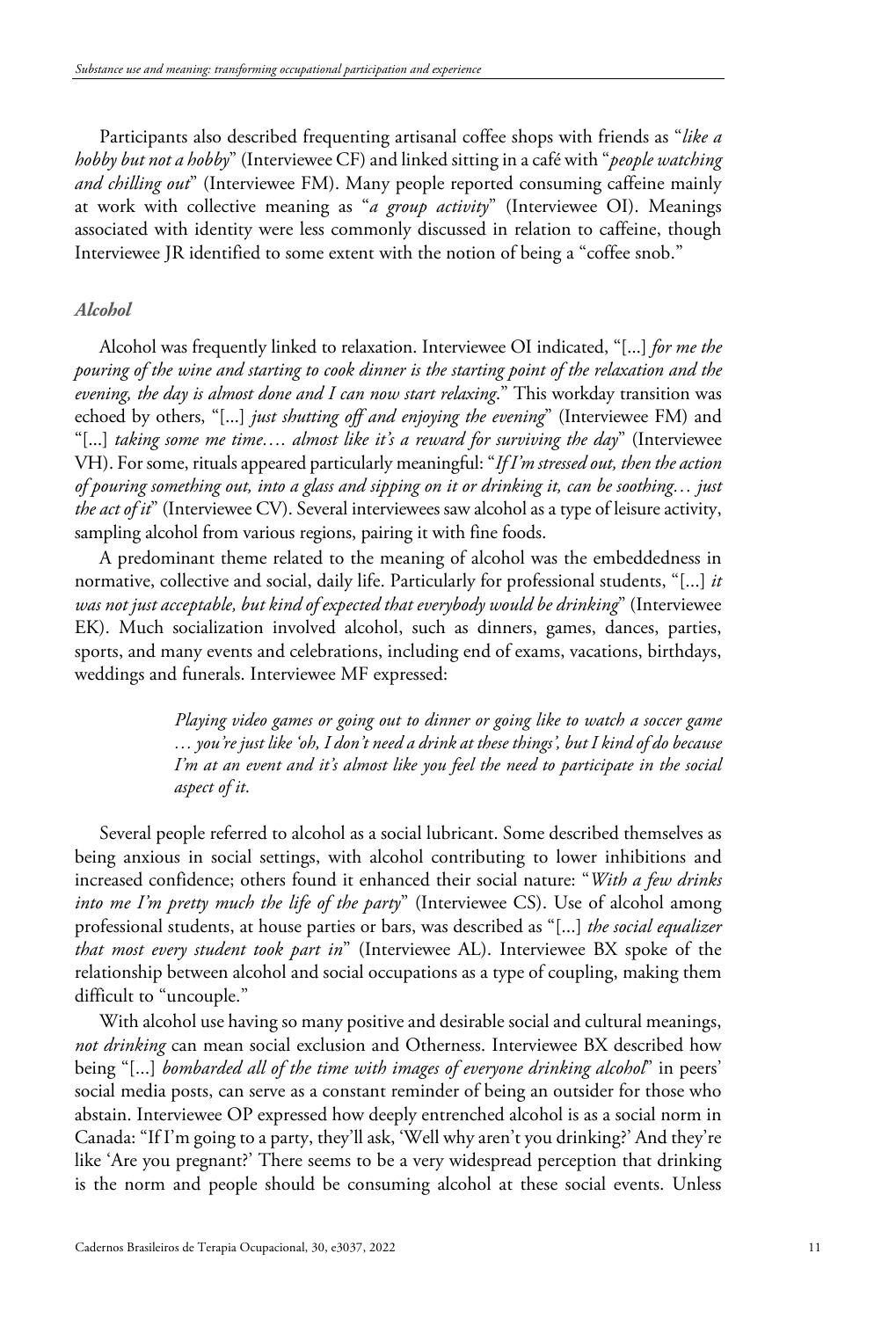there's very specific reason not to." Some people used being the designated driver as a legitimate reason not to drink.

Reflecting on the meaning of substances in their lives, several interviewees pondered long term health implications. Interviewee TT reflected on concerns about what would constitute "alcoholism" which seemed to shift the meaning of alcohol consumption: "*Unless I'm damaging my liver here, maybe this is okay. Maybe I shouldn't feel any guilt about this… Am I doing damage to myself? And potentially, on my way to becoming an alcoholic, which isn't gonna be good for anybody?*" Others questioned the perpetuation of a kind of social pressure to drink alcohol: "*Why do I feel I need to have a drink when I'm out with friends?... It's weird as an adult. I'm 28, I shouldn't feel like I have to drink to fit in*." (Interviewee MF)

## *Cannabis*

Like caffeine and alcohol, cannabis was embedded in people's days and weeks, providing meanings associated with routine and ritual. Interviewee XG reported, "Sometimes it's my routine where I get home … it's time you have to sit back and relax and turn on the tv and smoke a joint." As with alcohol, Interviewee EK described use of cannabis as a "clear mark," "dividing line," "switch," and "clear demarcation" between "work and not work," elaborating, "I think it's important for probably most people to have a substance that they associate with relaxation. And I guess that could be something like meditation probably, it's something, some activity that you do that kind of turns your brain off or kind of switches you into a non-work mode."

Some people found cannabis enhanced mood, similar to what one might experience using pharmaceuticals. Others used cannabis periodically to heighten experiences. Interviewee TQ discussed cannabis as a "treat on the weekend," explaining:

> *It's never negatively impacted my professional career. In fact, on the weekend when I do take that time to just really unwind and kind of indulge myself and like, using marijuana and having a couple glasses of wine, it makes me feel refreshed, ready to go. 'Cause I'm like, okay, I got it out of my system, now I'm ready for the week*.

Many experienced increased motivation to engage in tasks. Interviewee XD described using cannabis "after having a long week at work and being 'oh I have to do all this stuff around home,' but maybe I can try to trick myself into feeling it's more fun, or that I am relaxing." Most interviewees described cannabis as less conducive to socializing, as they felt more introverted. Given cannabis was an illegal substance in Canada until recently, interviewees expressed a legacy of stigma and misunderstanding from others. This largely led to distrust around self-disclosure and a perceived need to conceal use of a substance personally viewed as either benign (particularly in contrast to alcohol) or beneficial.

#### *Illicit substances*

Use of illicit substances was less commonly reported by interviewees, so meanings varied by interviewee and types of substance. Several interviewees reported non-prescribed, illicit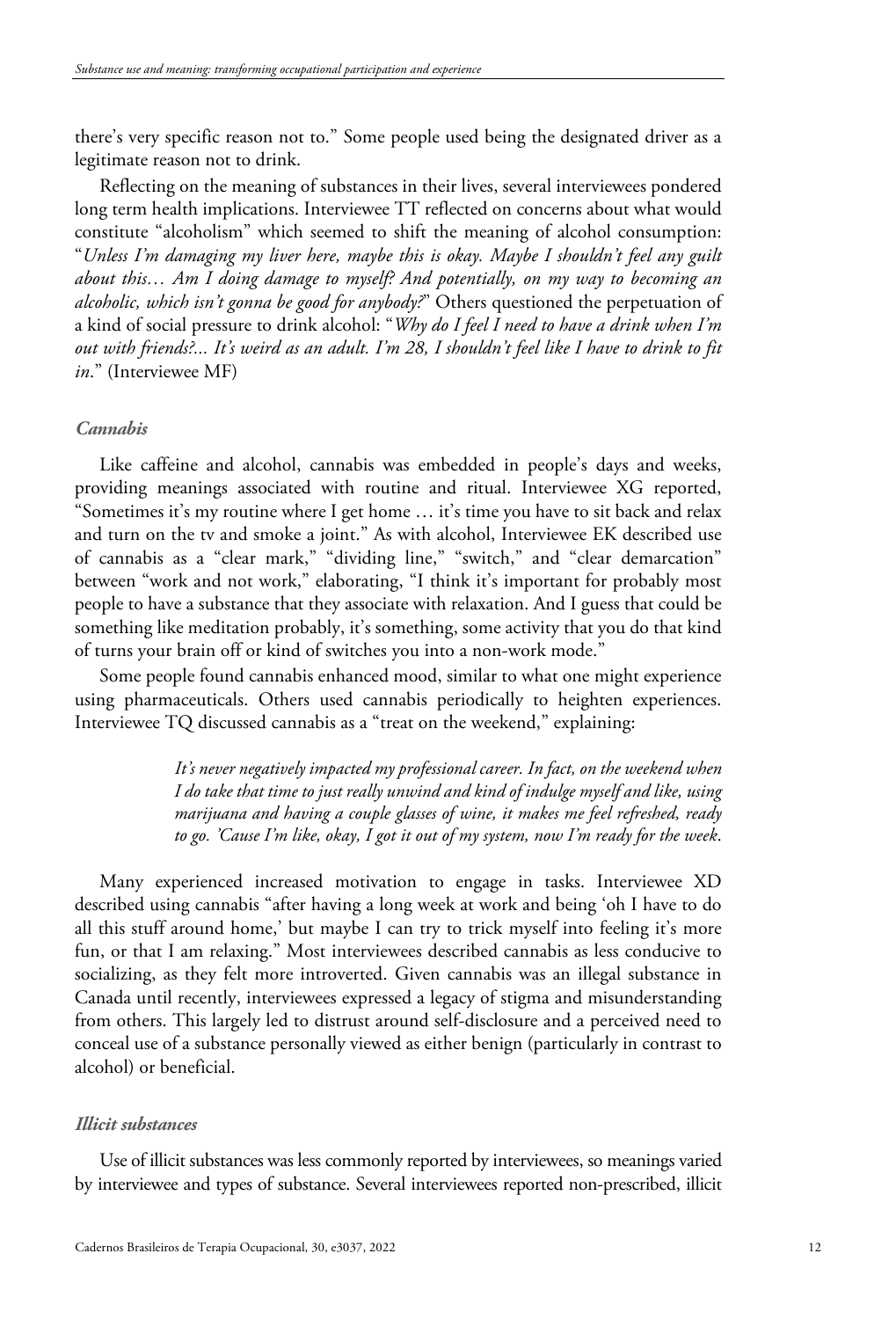Adderall use when they were students. The intent was often improved academic performance, but for some the substance also meant a heightened sense of competency:

> *I felt more like myself. I felt like a better version of myself. That's how I felt. And it was a good feeling. I felt smarter. I felt more on point. I felt like I could do the things I needed to do, more effectively. I procrastinated less. I was more efficient. All these things about myself that I like were amplified and I loved that. I loved it… I'm a type A perfectionistic personality*. (Interviewee JV).

Psilocybin ('magic mushrooms') and MDMA ('Ecstasy', 'Molly') were among the most commonly used illicit substances. These were typically considered 'social drugs,' used with a select group of others, and used in the context of events, such as on vacation, at music concerts or festivals, or while at a cottage, beach, or camping. These substances had meanings of openly expressing emotions, connecting with others, fostering empathy, and heightening enjoyment. Interviewee DV explained,

> *Magic mushrooms … they're the best thing that have happened to my life actually. They have opened up my mind to mindfulness … and that's what I've been using get through* [professional] *school and through all the stresses in my life. It has made life much more enjoyable and easier and it has opened up my mind to how connected we could be to nature and the universe … it's very positive for me … And also has given me the ability to be able to understand people more … I'm more able to take other people's perspectives … make peace with situations that could be painful or hard to deal with*.

Just as others experienced a morning coffee as the best part of the day, experiencing more clarity, improved mood and a sense of perfection, DV found such positive meanings in using psilocybin, and JV had similar experiences using Adderall.

In contrast, some experienced using illicit substances as having simultaneous positive and negative meanings. Interviewee AW shared past experiences using cocaine, crystal meth, and amphetamines to an extent that harmed mental health, employability and housing stability.

> *I always had this sense of disempowerment. Never being good enough. Never fitting in. Just not ever in the right place. And the aspects of the amphetamines make you feel powerful … it removed the powerlessness that I had. It allowed me at points in time to engage in places where I just didn't feel I had the power. And then when it came to homelessness, I didn't have to sleep if I didn't have a place. I would stay up for sometimes a week. Ten days … When you add poverty, substance use, leaving home at the age of 15 years old, your powers have been diminished greatly. And you don't fit in society. And there's no space for you. There was always just this struggle. And so crystal meth and cocaine took care of those spaces. At least in my mind*.

While eventually the disruptions occasioned by using these substances were harmful, initially for AW using substances countered prior harms of social marginalization, powerlessness, and precarity.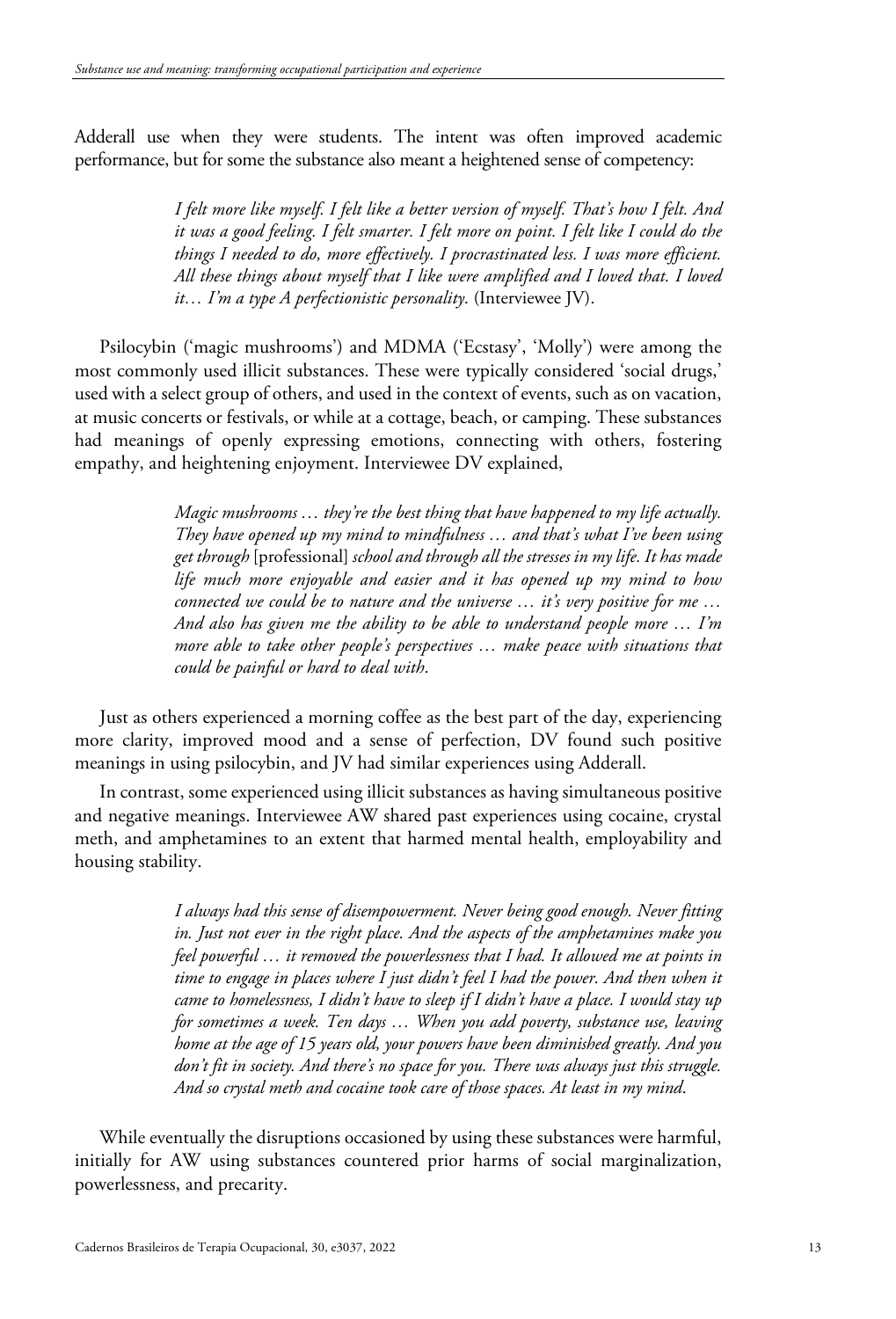## *Prescribed pharmaceuticals*

Using prescribed pharmaceuticals generally meant health-related concerns were being addressed, a typically positive interpretation held by interviewees and in society. At the same time, the ability of pharmaceuticals to alter mood and perception led some to complex meanings about identity and occupational performance, such as Interviewee BX's reflections on using antipsychotics:

> *I've heard a lot of people say 'well if you're taking medication that's changing your thinking, then you're no longer you anymore.' Like you're changing yourself. I don't necessarily think that's always true. You're not necessarily exactly the same as you are when not taking a substance. … maybe you are less you, but that doesn't make you less human. And it maybe is actually making you more human, more able to connect with other humans. More able to do the … occupations that you need to do to be yourself*.

Interviewees who used pharmaceuticals for mental health also expressed concerns about stigma if their substance use became known. This related less to public understandings about potential adverse effects of pharmaceuticals than to pervasive social stigma surrounding mental illness and professional competence.

## **Meanings as shifting and variable**

Meanings of substance use are not fixed and shift over time. As interviewees progressed from student to practicing professional, the meanings of substance use tended to change according to responsibilities. Caffeine use, being highly embedded in workplace culture, sometimes increased; use of alcohol, cannabis, and illicit substances typically decreased. Interviewees described sudden changes from undergraduate studies, to professional programs, to professional roles: "*When you go from an undergrad degree to a professional degree it's almost like your mindset completely changes … I still went out on the weekend sometimes*, [but] *it wasn't every weekend*" (Interviewee MF). Among youth, excessive and illicit substance use was normalized: "*When you're younger, things are just more accepted and you're trying them and it's not a problem – or it's normal, or you're a partier, it's fun, or it's the norm*" (Interviewee TX).

Personal substance use was highly influenced by one's professional identity, perceived status as a role model held to high standards of public conduct, and professional codes of conduct governed by professional regulatory bodies. Some participants thought continuing substance use into adulthood was juvenile: "*Just, unprofessional, stupid, and maybe something that people should grow out of*" (Interviewee TQ). Changes in substance use aligned with professional and personal roles, priorities, and responsibilities: "*Come on, you're in your 30s now, like, get your shit together. … It's* [cocaine use is] *something that now, it's not cool*" (Interviewee TX).

Participants attributed such changes to adult responsibilities to family and work:

*Having a girlfriend and bills. Having a career. All these things just come first, over any of that other stuff. And less free time. When you're a student, you just are doing school and everything else is just a party, pretty much*. (Interviewee OW).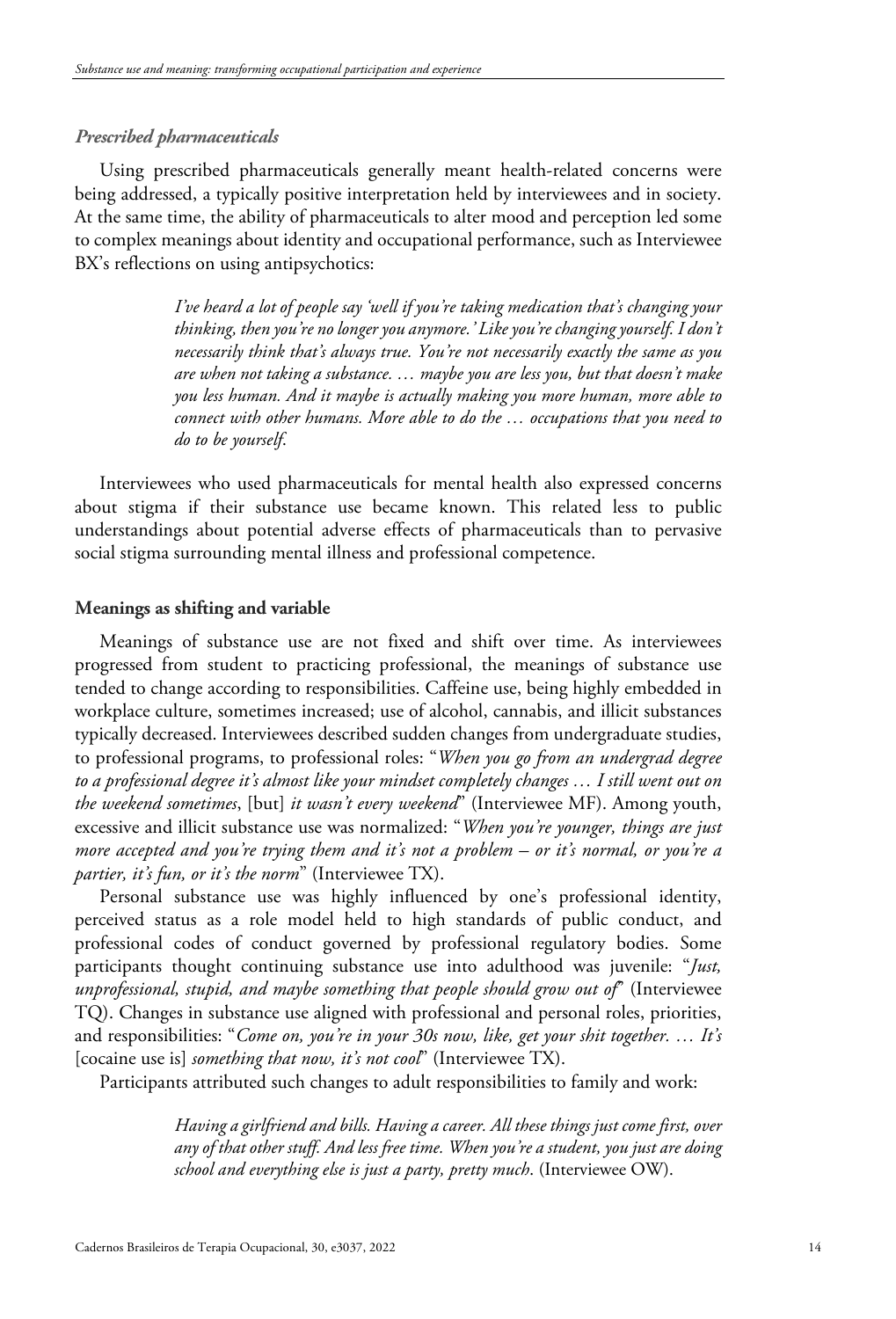In the context of adult responsibilities, it was less appealing to be hungover or coming down from substances, effects exacerbated by physiological aging. Some people suggested substance use and its meanings changed as leisure co-occupations changed, maturing from "*going to clubs and partying*" toward "*dinners with a few friends*" (Interviewee QS). Substance use may still happen but on a different scale. In contrast, Interviewee OE described an increase of alcohol use with professional and other responsibilities, saying, "*Adulting is not all it's cracked up to be*."

#### **Winding down: meaning in the context of other occupations**

Substance use rarely occurred outside the context of other occupations. Clearly some occupations – like going to clubs or dinner parties – might occasion substance use. At the same time, interviewees were acutely aware of how substance use would impact other occupations and this would inform decision-making about what to use, how much, and the effect of a substance on the performance or enjoyment of a particular occupation. For instance, caffeine might be used to increase alertness during the day and promote work efficiency, but too much could interfere with sleep; alcohol might increase sociability, but impair driving; cannabis might make housework more enjoyable, but hinder paid work.

Consistent with the survey data, the effects of substances reported by interviewees were predominantly, though not exclusively, positive. One strong theme related to using substances for the purpose of 'winding down,' a way of coping with stress. As suggested by Interviewee HS: "Everyday life stresses can really weigh you down. And alcohol, even smoking cigarettes, the morning cup of coffee – it's just a way to unwind and feel good." Some people reported stress was associated with headaches, insomnia, and anxiety, which then related to use of pain suppressants, sleeping medication, and anxiolytics.

Work was a particular source of stress, due to work hours, shift work, workload, deadlines, client emotions, responding to crises, emotional and cognitive burn out, exhaustion, and working through breaks. Where wine and beer were often discussed in relation to socializing, dispelling work stress sometimes meant stronger spirits: "*When I'm feeling not well, mentally, from work, I don't go for the wine or beer, I go for the whiskey because it's a stronger*…" (Interviewee CV). Cannabis was used in relation to work stress to "stop thinking all the time" (Interviewee OD), provide "a moment when my brain will be shut down" (Interviewee QS), and "take the edge off" (Interviewee QZ). Caffeine provided similar effects, helping people relax as the work day started, "usually one of the most stressful moments of my day" (Interviewee VL).

For most, full-time work with only two days off per week was insufficient to unwind.

*I have these two days off and my mind is going 'oh my gosh you've gotta jam so many activities.' You've gotta workout, you've gotta cook, you've gotta clean the house. You've gotta do all this stuff and you've gotta relax. You're telling yourself to relax, but you still feel wound up … I just find by Sunday I'm equally as drained as if I've been at work*. (Interviewee XS).

Along with substance use, interviewees had devised other ways of managing work stress, such as self-care, rest, and sleep.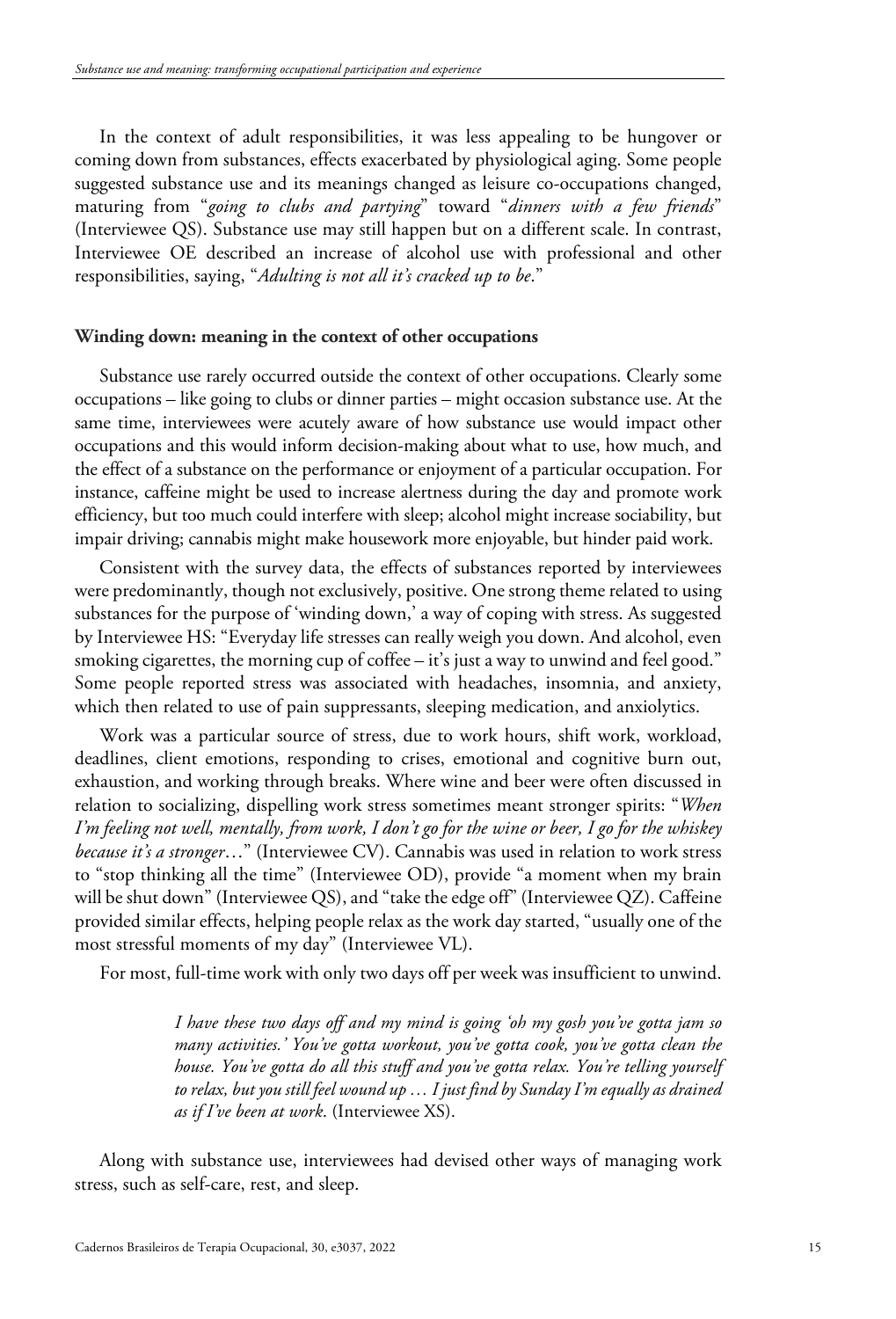In contrast to the relentlessness of work stress, stress during professional education was described as intense but intermittent, with an eventual end-point. Caffeine, cannabis, and alcohol were used, in part, to 'push through,' to alleviate the stress of assignments, exams, and constant deadlines as well as anxiety and fear about adequate performance. Substance use in school was often episodic, almost expected following periods of intense demands: "*After a big exam or something really stressful of that nature that you were gonna go out and drink it off*" (Interviewee QF). As the intensity of professional school gave way to work routines, some were less likely to "need that break at the end of the week" (Interviewee AU).

In professional contexts, interviewees experienced high social value placed on productivity or 'busyness' as a measure of self-worth. Several interviewees suggested constantly running from one activity to the next feeds into a culture of substance use among professionals:

> *We have this culture of busy-ness, right? It's good to be busy. Saying that 'I don't have time to do something' is this point of pride now. Which is stupid. It's truly stupid. It's truly ridiculous. But we prioritize being busy and we wear our busyness as a badge of honor. But, it's not about being busy. It's about being exhausted. Truly busy people are not especially talking about busyness, they talk about exhaustion. And I am. I am exhausted. All the time. All the time. 100% of the time I'm exhausted. That's why stimulants are my drug of choice*. (Interviewee JV).

Interviewees were also asked what other, non-substance related occupations provide similar desired effects, naming exercise, adequate sleep, meditation, engagement in leisure, journaling, and other self-care. Despite these alternatives, substance use was often preferred, not least because of time: "Those take more time. Right? Than having a cup of coffee or having a glass of wine" (Interviewee MO). Interviewee BE echoed this:

> *In the end it's like, 'I have twenty minutes.' … you probably feel that you don't have the energy to do anything … and the last thing you want to do is say like 'I'm gonna go and run for twenty minutes.' But that might be the best thing for you, even though it takes the most effort*.

For many, work and family obligations hindered positively meaningful occupations, such as running or yoga: "Obviously it's important to work, you need the money, but so many people are sacrificing the things that do give them those good feelings" (Interviewee XS). In that context, substance use means as an accessible, fast, reliable occupation to cope with stress. Interviewee BE suggested "instant gratification" is part of the meaning of substance use: "*If you're anxious about something it's easier to take a pill… rather than look at well what's actually causing this*".

## **Discussion**

## **Meaning of occupation**

Meanings of substance use as a *discrete occupation* were diverse and complex, differing by person, substance, context, and life stage. Personal meanings arose from perceived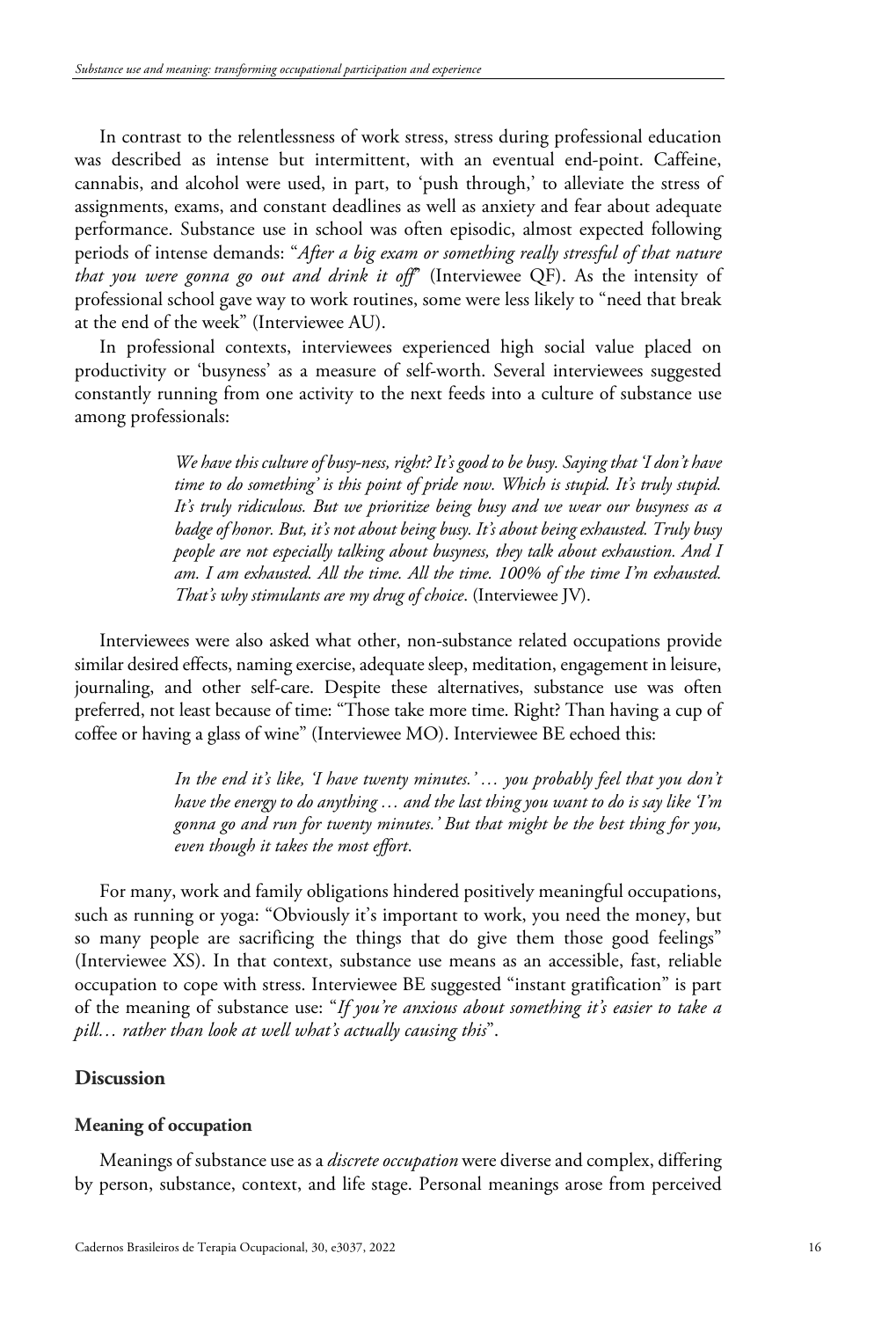risks of addiction, performance expectations, and life roles, which *change over time* and within context. Aligned with activity theory, meanings are inherently social, connected to collective and shared occupations. Meanings are embedded in broader social context that influence values, social norms, and ideas about optimal performance. As a *cooccurring occupation*, substance use was shown to be highly integrated into people's daily routines, rituals, and lives, influencing the meaningfulness of other occupations. Substance use, particularly alcohol consumption, co-occurred with a wide range of social occupations (e.g., dinners, sports, celebrations, vacations), so closely 'coupled' that interviewees expressed feelings of exclusion if they abstained, or a need to justify *not* using in such contexts. Similarly, caffeine use was closely entwined with professional work contexts and expectations of productivity. Accordingly, meanings of substances become entangled with meanings of co-occurring occupations.

Meanings emerged from the potential of substances to alter performance, participation, and experience of other occupations. It was considered both an expectation of maturity and a professional responsibility to mitigate any adverse effects on work- or family-related occupations. Substances, regardless of classifications of licit, illicit, or pharmaceutical, were used predominantly to enhance occupations, to transform meaning, or to mitigate less desired experiences. Caffeine, Adderall, and antidepressants, for example, were used to directly enhance work performance, while cannabis could transform a mundane chore into an enjoyable activity. Consistent with other literature, it would appear substances are sometimes used to return to a therapeutic baseline (e.g., antianxiety medications, sleep medication), while at other times to extend beyond one's natural limits (Forlini, 2018). As an enhancement substance, caffeine meant increased alertness, wakefulness, concentration, and mental clarity, enhancements desired to sustain work and family roles. Personal, collective, and social values placed on work and family roles became incentives for substance use. Even for the interviewee who reported past experiences of substance use that contributed to homelessness and unemployment, there were valued effects that reinforced use beyond the pharmacological effects.

Professionals' use of cannabis and alcohol to unwind, relax, and counteract stress was described as indirectly beneficial to work and other 'adult' responsibilities, such as increasing patience and mitigating burnout. While other occupations (e.g., exercise, leisure, meditation) may provide effects similar to substances, such as improved sleep, mood and energy, these are generally more time consuming with less immediate effects. In the context of full-time employment or school, relying on these occupations to relax or cope with stress appeared unrealistic to interviewees. To some extent, certain positively meaningful occupations (e.g., exercise) are sacrificed at times in people's lives when occupations related to work and parenting are prioritized; substance use may take on those positive meanings.

#### **Socially situated experiences and knowledges**

Our study was conducted among a group of professionals in Canada and it is not our intention to convey generalizable findings to other jurisdictions or population. Drug laws, prevalence of substance use, social acceptability of substance use, and social and community contexts vary widely internationally and culturally. We suggest analysis be informed by broad conceptualization of the concept of 'meaning' and interpretations of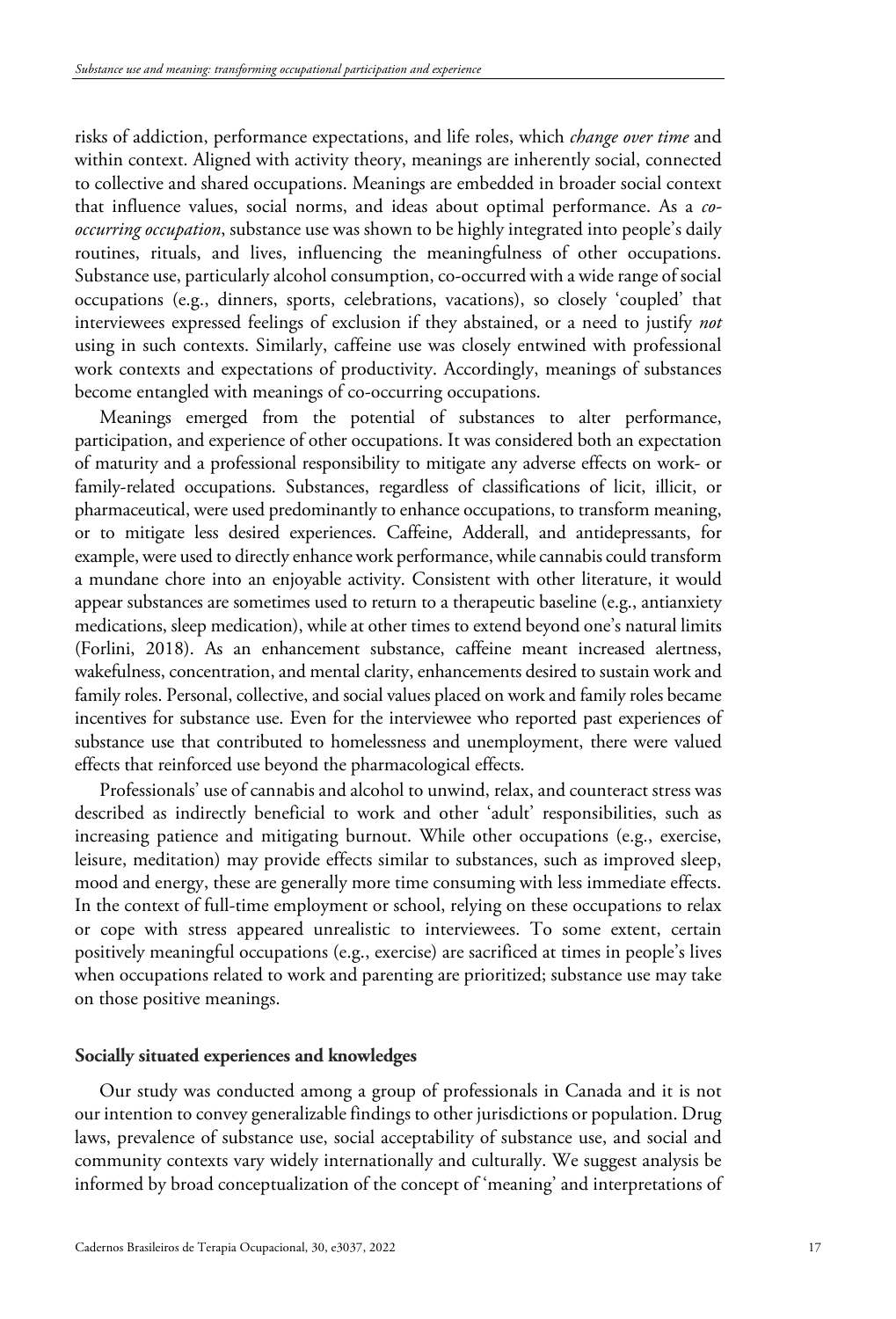meaning situated contextually. Reviewing work by Godoy-Vieira et al. (2018) and Sy et al. (2019), these authors delve into the complex meanings of substance use within specific contexts and among specific populations.

Addressing substance use in Brazil, Godoy-Vieira et al. (2018, p. 308), note that work "[...] has positive meaning, giving rise to human-ness" yet in the context of neoliberal capitalism, alienation, and uncertainty, consumption of substances was found to be a response to difficult working and living conditions. Structured working conditions are considered a root cause of substance use, making marginalizing conditions and the place of individuals within them a legitimate focus for emancipatory occupational therapy practice. Sy et al.'s (2019) research was undertaken in the Philippine's when policies of 'neutralization' were being enforced, resulting in State sanctioned execution of over 9,000 people suspected of drug-related crime. They position substance use in the context of globalization and neoliberalism, where people are pressured to work longer hours at the expense of health and wellbeing. Using drugs is a means to increase productivity by improving stamina to work long hours and engage in hard work, but simultaneously risks punitive measures and development of substance use disorders.

Viewed alongside the work by Godoy-Vieira et al. (2018) and Sy et al. (2019), our research reinforces of the importance of examining occupations as socially, politically, economically, culturally, and historically situated. Drawing on activity theory, where 'activity' is a social, mediated, multilevel interaction between actor and the world, influenced by community, the futility of attempts to identify concrete meanings of substance use or associated occupations becomes clear. A comparative analysis might uncover commonalities, such as a prevailing influence of neoliberal capitalism on individual and collective 'decisions' around substance use. Yet, personal, collective, and social realities differ and interpretations of meaning cannot be assumed to be transferable from one population to the next. For instance, we found that men and women shared similar meanings of substance use in relation to professional roles and professional education role (Kiepek & Ausman, unpublished data). This might differ across countries and cultures.

#### **Complicating our disciplinary concepts**

We acknowledge that labelling 'positive' and negative' meanings reinforces dualistic conceptualizations constrains deeper understanding of phenomena. Mearman (2005, p. 631) presents the potential for 'heuristic dualism,' where one of the dualistic categories is created "[...] to impose some order on the world, at least in thought, because of the complexity of reality and the limits on human computational abilities" however, such a dualism is a temporary analytical step and resists immutable categorization. Our analysis is not to lock investigations into a "fixed paths" or "false binary distinctions" that obscure nuanced and "fruitful inquiry" (Mearman, 2005, p. 632), but to bring awareness to the far ends of a continuum.

It has been contended that fields which lack coherence and conceptual clarity also lack the "[...] conceptual tools able to accumulate and integrate empirical facts and to enrich and put critical perspectives on individual and collective phenomena" (Mammen & Mironenko, 2015, p. 681-682). However, scholars in occupational therapy contend that a lack of coherence and unity may serve theoretical advantage (Hammell, 2011; Rudman et al., 2008).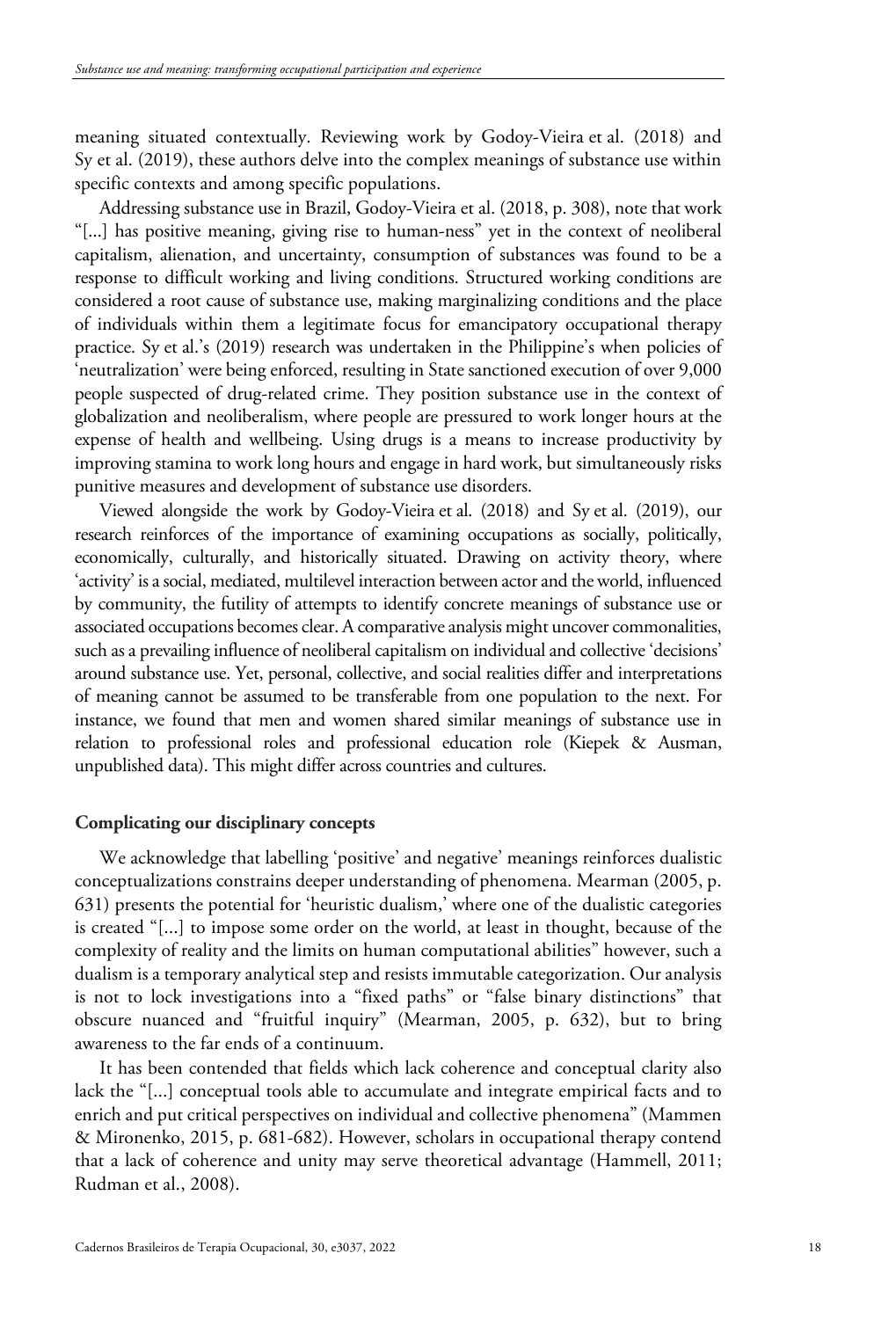#### **Limitations**

This study was designed to explore the effects of substances and perspectives on professional regulation, not to explicitly explore meanings of substance use and associated occupation; therefore, the data on these topics is not as ideally robust. When recruiting, professional societies and associations acted to some extent as gatekeepers with differing methods of inviting members. The sample size is not representative of all Canadian professionals, but substance use experiences among participants were diverse. We acknowledge the authors are embedded in professional cultures that tend to frame occupation as positive; shifting analysis to more nuanced interpretations that resist exclusively positive framing or over-represent dualistic interpretation requires vigilance and ongoing critical reflexivity.

## **Conclusion**

Our goal was to suspend assumptions about meanings of substance use and associated occupations and explore implications for conceptual understanding. Our findings suggest that meanings are not inherent to substances or occupations; rather, personal, collective, and social meanings are situated in relation to other occupations and in context. Our study uncovered social and collective occupation-affiliated contexts that influenced substance use, such as enhancing social connections and alleviating work-related stress. The findings further reveal that meanings are not static and evolve over time and space, as circumstances change.

We suggest it is not the role of occupational therapy to 'uncover' or 'ascribe' universal meanings of discrete occupations; rather, occupational therapy can contribute insights to the ways in which contextually situated meanings shape people's occupational choices (Hammell, 2020) and experiences.

One area for further study is the implication of how the concept of 'meaning' shapes approaches to assessment and analysis. In some areas of inquiry, the utility of assessment may be enhanced by providing opportunity to elicit more diverse and dynamic meanings. Another area for future study, aligned with social occupational therapy (Malfitano & Lopes, 2021), is the extent to which substance use is a personal decision and individualized responsibility (amenable to individual intervention) and the extent to which it is influenced broader social contexts and values (amenable to reform of institutional and regional policies and/or health promotion initiatives).

#### **Implications**

We foregrounded an analysis of the ways in which occupations typically conceptualized as 'positive,' 'healthy,' and desired 'therapeutic outcomes' hold more complex individual, collective, and social meanings. These findings provide evidence and reinforce the potential for occupational therapy to broaden interpretations beyond assumed 'positive' meanings of sanctioned and valued occupations – such as paid work and parenting. Acknowledging the potential for people to simultaneously perceive variations in meanings (neither exclusively positive nor negative) can inform the types of questions integrated into research and practice. Knowing that for any individual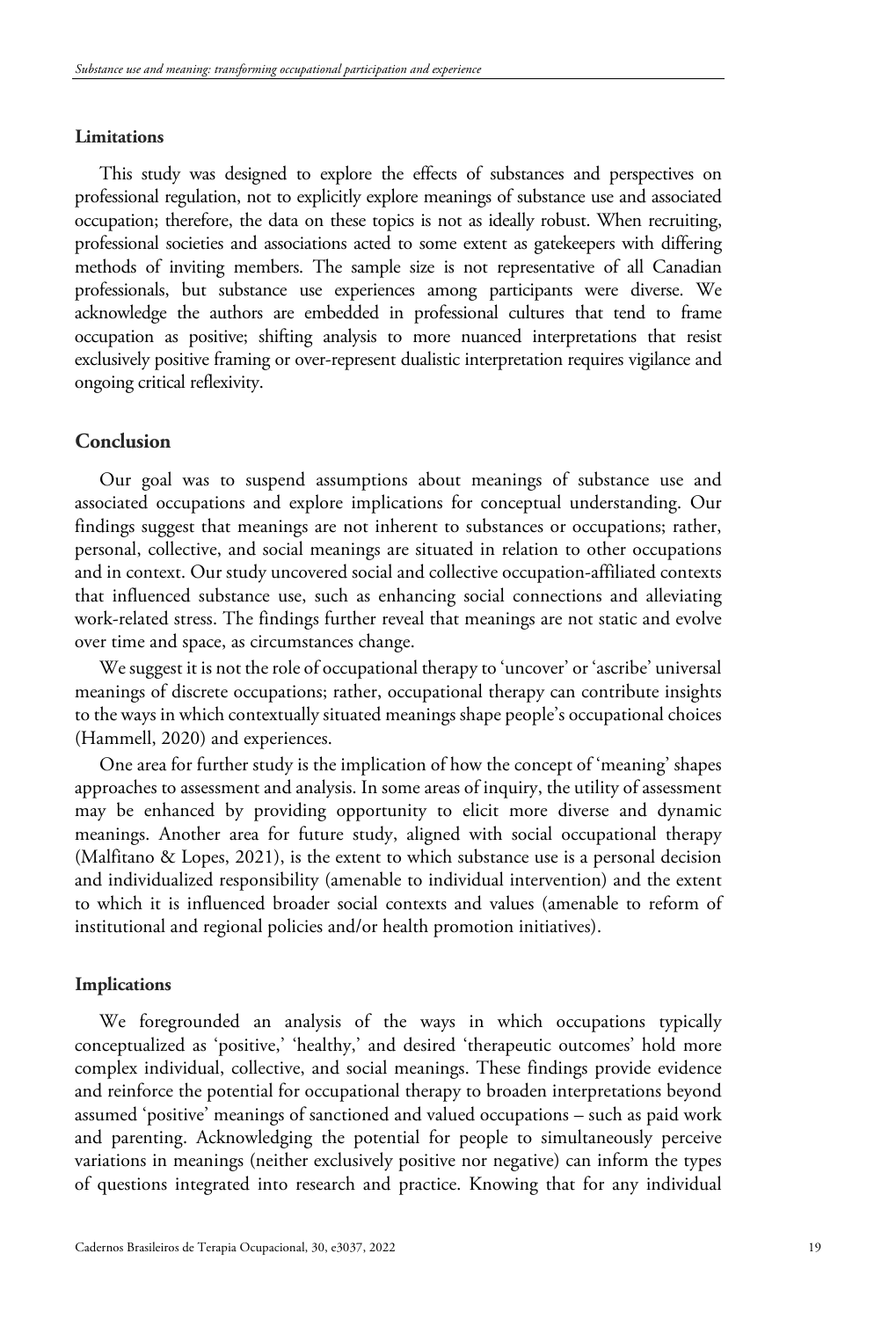client the meanings of an occupation may be multiple and contradictory, may shift with time and space, may be mutually constructed through co-occurring occupations, and will always be socially, historically, culturally, politically, and economically contextualized, suggests nuanced attention to the complexity of meaning is essential.

## **Acknowledgements**

We extend our gratitude to the participants of this study who shared their experiences and perspective to enrich this body of knowledge. We acknowledge the valuable contributions of research assistants Marisa Buchanan and Heidi Simpson and co-investigator Jonathan Harris.

## **References**

- Aziz, S. (2021). There are growing calls for drug decriminalization: could it solve Canada's opioid crisis? *Global News*. Retrieved in 2021, June 3, from https://globalnews.ca/news/8359890/drugdecriminalization-opioid-crisis/
- Boiteux, L., Chernicharo, L. P., & Alves, C. S. (2014). Human rights and drug conventions: searching for humanitarian reason in drug laws. In B. C. Labate & C. Cavnar (Eds.), *Prohibition, religious freedom, and human rights: regulating traditional drug use* (pp. 1-23). Berlin: Springer. [http://dx.doi.org/10.1007/978-3-642-40957-8\\_1.](https://doi.org/10.1007/978-3-642-40957-8_1)
- Braun, V., & Clarke, V. (2006). Using thematic analysis in psychology. *Qualitative Research in Psychology*, *3*(2), 77-101[. http://dx.doi.org/10.1191/1478088706qp063oa.](https://doi.org/10.1191/1478088706qp063oa)
- Canada. (2019, September 18). Average earnings or employment income, by age group and highest certificate, diploma or degree (x 1,000). *Statistics Canada*. Retrieved in 2021, June 3, from https://www150.statcan.gc.ca/t1/tbl1/en/tv.action?pid=3710015201
- Canada. (2021). Income of individuals by age group, sex and income source, Canada, provinces and selected census metropolitan areas. *Statistics Canada*. Retrieved in 2021, June 3, from https://open.canada.ca/data/en/dataset/a6ca7336-656c-4ca5-98d1 ceb9c9b6bfc9?activity\_id=b125d060-2ffc-4d8b-8bfb-7df4f7247498
- Clemmensen, T., Kaptelinin, V., & Nardi, B. (2016). Making HCI theory work: an analysis of the use of activity theory in HCI research. *Behaviour & Information Technology*, *35*(8), 608-627. [http://dx.doi.org/10.1080/0144929X.2016.1175507.](https://doi.org/10.1080/0144929X.2016.1175507)
- Cohen, S. A., Cook, S., Kelley, L., Sando, T., & Bell, A. E. (2015). Psychosocial factors of caregiver burden in child caregivers: results from the new national study of caregiving. *Health and Quality of Life Outcomes*, *13*(1), 120. [http://dx.doi.org/10.1186/s12955-015-0317-2.](https://doi.org/10.1186/s12955-015-0317-2)
- Cooke, A. (2020). N.S. police chiefs back call to decriminalize possession of small amounts of illegal drugs. *CBC News*. Retrieved in 2021, June 3, from https://www.cbc.ca/news/canada/novascotia/nova-scotia-police-chief-decriminalizing-drugs-1.5648297
- De Coster, S., & Heimer, K. (2017). Choice within constraint: an explanation of crime at the intersections. *Theoretical Criminology*, *21*(1), 11-22. [http://dx.doi.org/10.1177/1362480616677494.](https://doi.org/10.1177/1362480616677494)
- Dunn, M., & Forlini, C. (2020). The non-medical uses of prescription stimulants in the Australian context. In K. van de Ven, K. J. D. Mulrooney & J. McVeigh (Eds.), *Human enhancement drugs* (pp. 156-169). New York: Routledge.
- Engestrom, Y. (2000). Activity theory as a framework for analyzing and redesigning work. *Ergonomics*, *43*(7), 960-974[. http://dx.doi.org/10.1080/001401300409143.](https://doi.org/10.1080/001401300409143)
- Evetts, J. (2013). Professionalism: value and ideology. *Current Sociology*, *61*(5-6), 778-796. [http://dx.doi.org/10.1177/0011392113479316.](https://doi.org/10.1177/0011392113479316)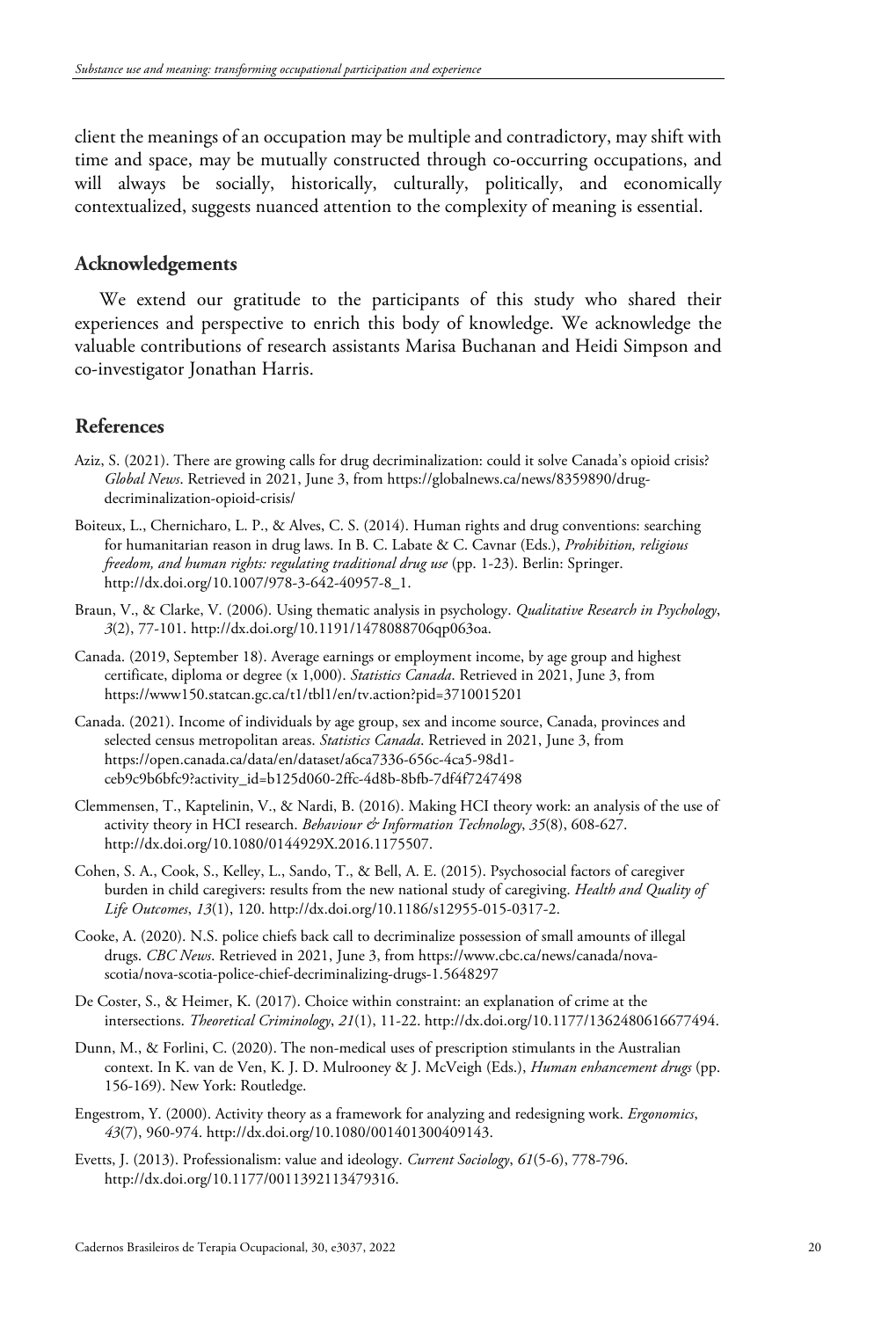- Forlini, C. (2018). Q&A with Dr Cynthia Forlini on the ethical issues around cognitive enhancement. *HED Matters*, *1*(2), 6-8.
- Godoy-Vieira, A., Soares, C. B., Cordeiro, L., & Campos, C. M. S. (2018). Inclusive and emancipatory approaches to occupational therapy practice in substance-use contexts. *Canadian Journal of Occupational Therapy*, *85*(4), 307-317[. http://dx.doi.org/10.1177/0008417418796868.](https://doi.org/10.1177/0008417418796868)
- Hammell, K. W. (2004). Dimensions of meaning in the occupations of daily life. *Canadian Journal of Occupational Therapy*, *71*(5), 296-305[. http://dx.doi.org/10.1177/000841740407100509.](https://doi.org/10.1177/000841740407100509)
- Hammell, K. W. (2011). Resisting theoretical imperialism in the disciplines of occupational science and occupational therapy. *British Journal of Occupational Therapy*, *74*(1), 27-33. [http://dx.doi.org/10.4276/030802211X12947686093602.](https://doi.org/10.4276/030802211X12947686093602)
- Hammell, K. W. (2020). Making choices from the choices we have: the contextual-embeddedness of occupational choice. *Canadian Journal of Occupational Therapy*, *87*(5), 400-411. [http://dx.doi.org/10.1177/0008417420965741.](https://doi.org/10.1177/0008417420965741)
- Hart, C. L. (2021). *Drug use for grown-ups: chasing liberty in the land of fear.* London: Penguin Press.
- Hiasat, J. G., & Nischal, K. K. (2020). Traumatic brain injury in children: sport-related concussions in children. *Journal of Binocular Vision and Ocular Motility*, *70*(4), 128-133. [http://dx.doi.org/10.1080/2576117X.2020.1826289.](https://doi.org/10.1080/2576117X.2020.1826289)
- Hjørland, B. (2009). Concept theory. *Journal of the American Society for Information Science and Technology*, *60*(8), 1519-1536. [http://dx.doi.org/10.1002/asi.21082.](https://doi.org/10.1002/asi.21082)
- Ivankova, N. V., Creswell, J. W., & Stick, S. L. (2006). Using mixed-methods sequential explanatory design: from theory to practice. *Field Methods*, *18*(1), 3-20[. http://dx.doi.org/10.1177/1525822X05282260.](https://doi.org/10.1177/1525822X05282260)
- Katzung, B. G., Kruidering-Hall, M., & Trevor, A. J. (2019). Introduction. In B. G. Katzung, M. Kruidering-Hall & A. J. Trevor (Eds.), *Katzung & Trevor's pharmacology: examination & board review* (pp. 1-17). New York: McGraw-Hill Education.
- Keponen, R., & Kielhofner, G. (2006). Occupation and meaning in the lives of women with chronic pain. *Scandinavian Journal of Occupational Therapy*, *13*(4), 211-220. [http://dx.doi.org/10.1080/11038120600672975.](https://doi.org/10.1080/11038120600672975)
- Kiepek, N., & Magalhães, L. (2011). Addictions and impulse-control disorders as occupation: A selected literature review and synthesis addictions and impulse-control disorders as occupation. *Journal of Occupational Science*, *18*(3), 254-276[. http://dx.doi.org/10.1080/14427591.2011.581628.](https://doi.org/10.1080/14427591.2011.581628)
- Kiepek, N., Phelan, S., & Magalhães, L. (2014). Introducing a critical analysis of the figured world of occupation. *Journal of Occupational Science*, *21*(4), 403-417[. http://dx.doi.org/10.1080/14427591.2013.816998.](https://doi.org/10.1080/14427591.2013.816998)
- Kiepek, N., Beagan, B., & Phelan, S. (2019b). Substance use to enhance occupational performance and experience: A critical interpretive synthesis. *Cadernos Brasileiros de Terapia Ocupacional, 27*(4), 843- 857. https://doi.org/10.4322/2526-8910.ctoAR1926
- Kiepek, N., & Beagan, B. (2018). Substance use and professional identity. *Contemporary Drug Problems, 45*(1), 47-66. 10.1177/0091450917748982
- Kiepek, N., Beagan, B., & Harris, J. (2018). A pilot study to explore the effects of substances on cognition, mood, performance, and experience of daily activities. *Performance Enhancement & Health*, *6* (1), 3-11. https://doi.org/10.1016/j.peh.2018.02.003
- Kiepek, N., Van de Ven, K., Dunn, M., & Forlini, C. (2019a). Seeking legitimacy for broad understandings of substance use. *The International Journal on Drug Policy*, *73*, 58-63. [http://dx.doi.org/10.1016/j.drugpo.2019.07.014.](https://doi.org/10.1016/j.drugpo.2019.07.014)
- Labate, B. C. (2014). *Ayahuasca shamanism in the Amazon and beyond.* New York: Oxford University Press. [http://dx.doi.org/10.1093/acprof:oso/9780199341191.001.0001.](https://doi.org/10.1093/acprof:oso/9780199341191.001.0001)
- Malfitano, A. P. S., & Lopes, R. E. (2021). Preface. In R. E. Lopes & A. P. S. Malfitano (Eds.), *Social occupational therapy: Theoretical and practical designs* (pp. xiii-xxi). Philadelphia: Elsevier.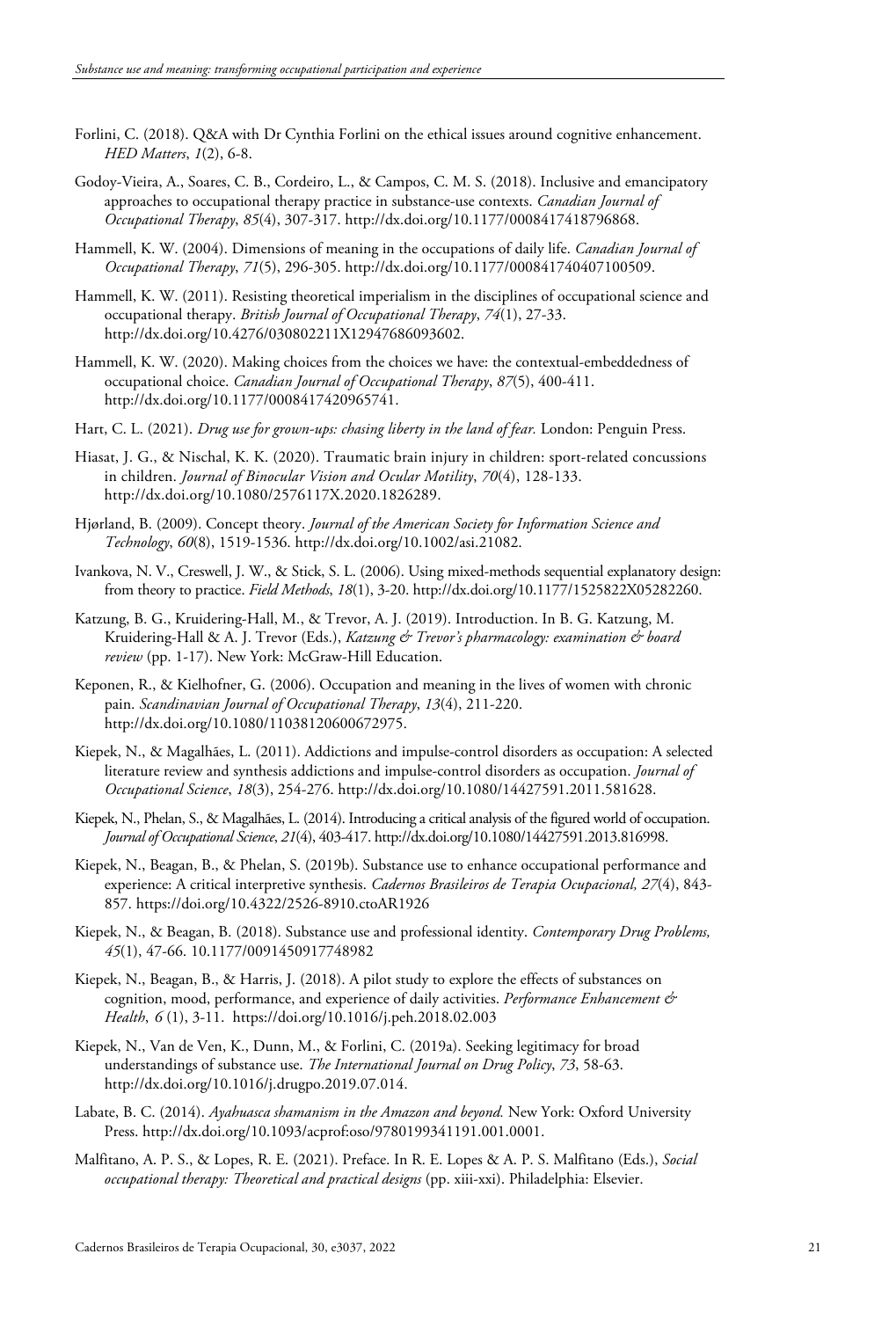- Mammen, J., & Mironenko, I. (2015). Activity theories and the ontology of psychology: learning from Danish and Russian experiences. *Integrative Psychological & Behavioral Science*, *49*(4), 681-713. [http://dx.doi.org/10.1007/s12124-015-9313-7.](https://doi.org/10.1007/s12124-015-9313-7)
- Mangat, P. (2020). Directive for prosecutors to apply leniency for some drug-possession cases gets nod from Canada's top doc. *The Hill Times*. Retrieved in 2021, June 3, from https://www.hilltimes.com/2020/08/21/directive-for-prosecutors-to-apply-leniency-for-some-drugpossession-cases-gets-nod-from-canadas-top-doc/261031
- Mearman, A. (2005). Sheila Dow's concept of dualism: clarification, criticism and development. *Cambridge Journal of Economics*, *29*(4), 619-634. [http://dx.doi.org/10.1093/cje/bei019.](https://doi.org/10.1093/cje/bei019)
- Morse, J. M. (1995). The significance of saturation. *Qualitative Health Research*, *5*(2), 147-149. [http://dx.doi.org/10.1177/104973239500500201.](https://doi.org/10.1177/104973239500500201)
- Nelson, D. L., Thompson, G., & Moore, J. A. (1982). Identification of factors of affective meaning in four selected activities. *The American Journal of Occupational Therapy*, *36*(6), 381-387. [http://dx.doi.org/10.5014/ajot.36.6.381.](https://doi.org/10.5014/ajot.36.6.381)
- Polanyi, M., & Prosch, H. (1975). *Meaning.* Chicago: Chicago Press.
- Race, K. (2017). Thinking with pleasure: experimenting with drugs and drug research. *The International Journal on Drug Policy*, *49*, 144-149. [http://dx.doi.org/10.1016/j.drugpo.2017.07.019.](https://doi.org/10.1016/j.drugpo.2017.07.019)
- Rudman, D. L., Dennhardt, S., Fok, D., Huot, S., Molke, D., Park, A., & Zur, B. (2008). A vision for occupational science: reflecting on our disciplinary culture. *Journal of Occupational Science*, *15*(3), 136-146. [http://dx.doi.org/10.1080/14427591.2008.9686623.](https://doi.org/10.1080/14427591.2008.9686623)
- Saunders, B., Sim, J., Kingstone, T., Baker, S., Waterfield, J., Bartlam, B., Burroughs, H., & Jinks, C. (2018). Saturation in qualitative research: exploring its conceptualization and operationalization. *Quality & Quantity*, *52*(4), 1893-07[. http://dx.doi.org/10.1007/s11135-017-0574-8.](https://doi.org/10.1007/s11135-017-0574-8)
- Sy, M. P., Bontje, P., Ohshima, N., & Kiepek, N. (2019). Articulating the form, function, and meaning of drug using in the Philippines from the lens of morality and work ethics. *Journal of Occupational Science*, *27*(1), 12-21. http://dx.doi.org/10.1080/14427591.2019.1644662.
- Tam, K. Y. Y., Poon, C. Y. S., Hui, V. K. Y., Wong, C. Y. F., Kwong, V. W. Y., Yuen, G. W. C., & Chan, C. S. (2020). Boredom begets boredom: an experience sampling study on the impact of teacher boredom on student boredom and motivation. *The British Journal of Educational Psychology*, *90*(Suppl. 1), 124-137[. http://dx.doi.org/10.1111/bjep.12309.](https://doi.org/10.1111/bjep.12309)
- Twinley, R. (2013). The dark side of occupation: A concept for consideration. *Australian Occupational Therapy Journal*, *60*(4), 301-303. [http://dx.doi.org/10.1111/1440-1630.12026.](https://doi.org/10.1111/1440-1630.12026)
- van Hooff, M. L. M., & van Hooft, E. A. J. (2014). Boredom at work: proximal and distal consequences of affective work-related boredom. *Journal of Occupational Health Psychology*, *19*(3), 348-359. [http://dx.doi.org/10.1037/a0036821.](https://doi.org/10.1037/a0036821)
- Vandermeerschen, H., Vos, S., & Scheerder, J. (2015). Who's joining the club? Participation of socially vulnerable children and adolescents in club-organised sports. *Sport Education and Society*, *20*(8), 941- 958[. http://dx.doi.org/10.1080/13573322.2013.856293.](https://doi.org/10.1080/13573322.2013.856293)
- Walker, I. (2021). The missing 'I' in drug research and the epistemic justice of disclosure. *The International Journal on Drug Policy*, *98*, 103178[. http://dx.doi.org/10.1016/j.drugpo.2021.103178.](https://doi.org/10.1016/j.drugpo.2021.103178)
- Wilson, T. D. (2008). Activity theory and information seeking. *Annual Review of Information Science & Technology*, *42*(1), 119-161. [http://dx.doi.org/10.1002/aris.2008.1440420111.](https://doi.org/10.1002/aris.2008.1440420111)
- Zhou, J., & Heim, D. (2016). A qualitative exploration of alcohol use among student sportspeople: a social identity perspective. *European Journal of Social Psychology*, *46*(5), 581-594. [http://dx.doi.org/10.1002/ejsp.2195.](https://doi.org/10.1002/ejsp.2195)